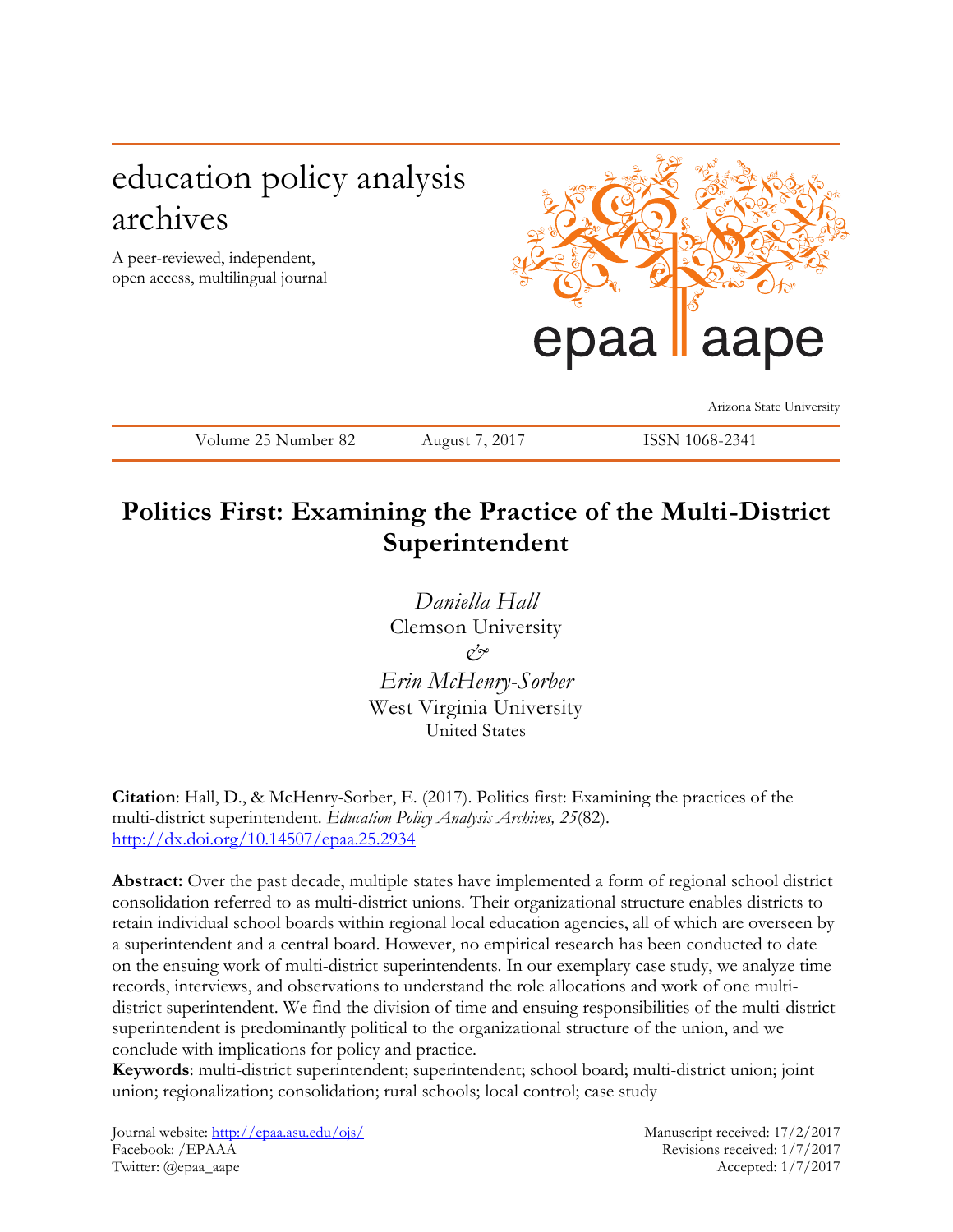#### **Iniciativas políticas: Examinando las prácticas de múltiples distritos superintendentes**

**Resumen:** A lo largo de la última década, varios estados han implementado una forma de consolidación regional del distrito escolar referida como sindicatos multi-distritales. Su estructura organizativa permite que los distritos regulen consejos escolares individuales en las agencias regionales de educación local, todos supervisados por un superintendente y un consejo central. Sin embargo, ninguna investigación empírica se ha realizado hasta el momento sobre el trabajo posterior de los superintendentes de múltiples distritos. En nuestro estudio de caso ejemplar, analizamos registros de tiempo, entrevistas y observaciones para entender las asignaciones de funciones y el trabajo de un superintendente de múltiples distritos. Creemos que la división del tiempo y las responsabilidades subsiguientes del superintendente de múltiples distritos es predominantemente política para la estructura organizativa de la unión y concluimos con implicaciones para políticas y prácticas.

Palabras clave: múltiple distrito superintendente; superintendente; unión de múltiples distritos; unión común; regionalización; consolidación; escuelas rurales; control local; estudio de caso

#### **Iniciativas políticas: Examinando as práticas de múltiplos distritos superintendentes**

**Resumo:** Ao longo da última década, vários estados implementaram uma forma de consolidação regional do distrito escolar referida como sindicatos multi-distritais. A sua estrutura organizacional permite que os distritos regulem conselhos escolares individuais nas agências regionais de educação local, todos supervisionados por um superintendente e um conselho central. No entanto, nenhuma pesquisa empírica foi realizada até o momento sobre o trabalho subsequente dos superintendentes de múltiplos distritos. Em nosso estudo de caso exemplar, analisamos registros de tempo, entrevistas e observações para entender as alocações de funções e o trabalho de um superintendente de múltiplos distritos. Achamos que a divisão do tempo e as responsabilidades subsequentes do superintendente de múltiplos distritos é predominantemente política para a estrutura organizacional da união e concluímos com implicações para políticas e práticas.

**Palavras-chave:** múltiplo distrito superintendente; superintendente; união de múltiplo distrito; união comum; regionalização; consolidação; escolas rurais; controle local; estudo de caso

### **Introduction**

Nationwide, the daily work of superintendents is increasingly complex. District leaders must negotiate changing political landscapes; oversee district operations, finances, and human resources; and ensure equitable academic progress while meeting local, state, and federal requirements, among other tasks. In addition to program and personnel reductions, a common response to financial challenges has been school and district consolidation in the form of forced statewide mergers and local initiatives. Such consolidation efforts are complex, politically contentious enterprises (e.g., Fairman & Donis-Keller, 2012; Mathis, 2015). Often grounded on the promise of economies of scale (Howley, Johnson, & Petrie, 2011), consolidation may create opportunities for increased academic and social opportunities (Nitta, Holley, & Wrobel, 2010). Yet mergers can result in larger class sizes, distant student-teacher relationships, increased student transportation time, local resistance, and most salient to this research, a loss of local control over schooling (Blauwkamp, Longo, & Anderson, 2011; Howley & Howley, 2006; Nitta et al., 2010).

Multiple states, including Maine, New Hampshire, Massachusetts, and Vermont, have implemented a form of regional district consolidation designed to preserve local control while retaining the benefits of economies of scale (Fairman & Donis-Keller, 2012; Howley et al., 2011).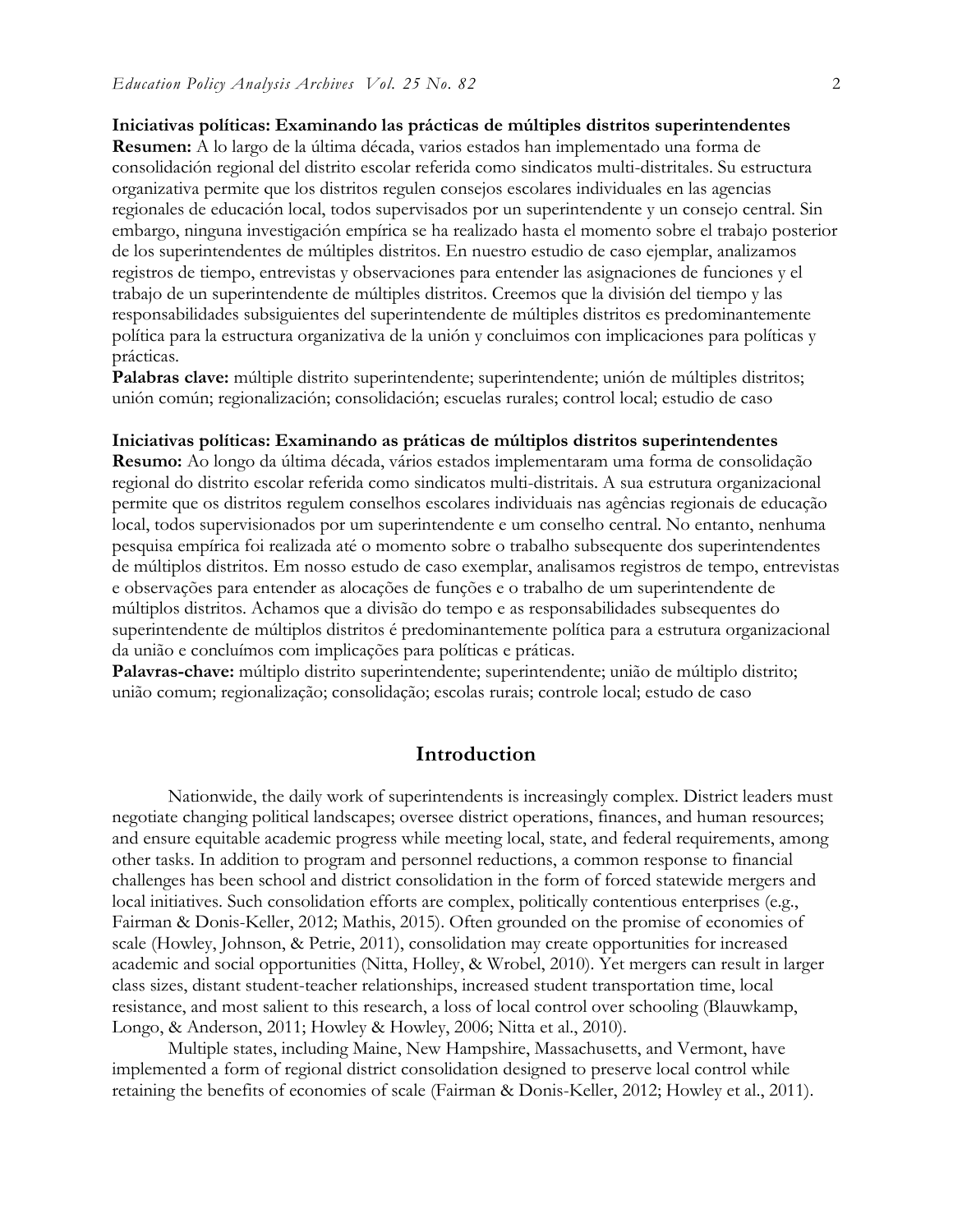Under this revised regionalization model, individual, semi-autonomous school districts retain local school boards, but are loosely centralized into geographic governance unions. The resulting local education agencies (LEAs), referred to as joint or multi-district unions, are overseen by a superintendent, central office, and a central school board. Policymakers hypothesize that this form of regionalization reduces costs by decreasing the number of superintendents and central office administrators in a given region, while enabling districts to retain some measure of local control.

Although multi-district unions are gaining popularity in the Northeast and Midwest, to date no peer-reviewed research has been conducted on the work of these multi-district superintendents. This administrative reorganization has the potential to exacerbate existing challenges and generate new demands for multi-district superintendents who must work with multiple school boards in a single region. The lack of research is problematic for educational policymakers evaluating multidistrict consolidation proposals without knowledge of the potential effects on the work of these leaders, as well as for the practice of multi-district superintendents themselves.

The purpose of this study is to address the critical lack of research on the new phenomenon of multi-district unions with an in-depth examination of the work of a multi-district superintendent. Our qualitative study is structured as an exemplary case study of one superintendent who oversees ten rural communities in a multi-district union. Using a combination of superintendent time records, interviews, and ethnographic observations, we address the following questions: 1.) how does a multidistrict superintendent divide time across role allocations; 2.) how does the multi-district union structure affect the work and role allocations of the superintendent?

In the following sections, we draw from the body of literature on superintendent role allocations and research on rural and regional superintendents to frame our analysis of the work of a multi-district superintendent. We find the multi-district superintendent's time allocation significantly differs from research on single district superintendent role allocations. We then analyze how the organizational structure of the multi-district union shapes the superintendent's work, finding that he must act primarily in a political role as an advisor to his multiple local boards in the decentralized LEA. We conclude with recommendations for policy and practice.

## **Theoretical Framework: Superintendent Role Allocations**

The work of superintendents is multi-faceted, necessitating a broad range of administrative responsibilities and skills. Because this research on the multi-district superintendent is exploratory in nature, we employ Cuban's (1988) practice-driven framework of superintendent role conceptualizations to make sense of these diverse, and at times competing responsibilities. Drawing from a detailed historical review of superintendents' time allocations, Cuban identifies three dimensions of superintendent leadership: instructional, managerial, and political work.

Superintendents' managerial responsibilities, necessary to "maintain organizational stability" (Cuban, 1988, p. 136), range from LEA fiscal oversight; building and grounds maintenance administration; personnel management; union negotiations direction; and organizational data collection, organization, and communication (Cuban, 1988; Johnson, 1996). Previous studies on superintendent roles document the significance of managerial tasks (Browne-Ferrigno & Glass, 2005; Crowson, 1987; Kowalski, 2005). Managerial roles make up the majority of responsibilities for superintendents (Cuban, 1988), comprising an average of 43% of their time (Jones & Howley, 2009).

Although managerial work is a significant component of superintendent time, many district leaders assert instructional responsibilities are the most important tasks overall (Glass et al., 2000; Massachusetts Association of Regional Schools, 2009; Peterson, 2002), in part because one of the superintendent's primary roles is to set district-wide educational vision and goals, and ensure timely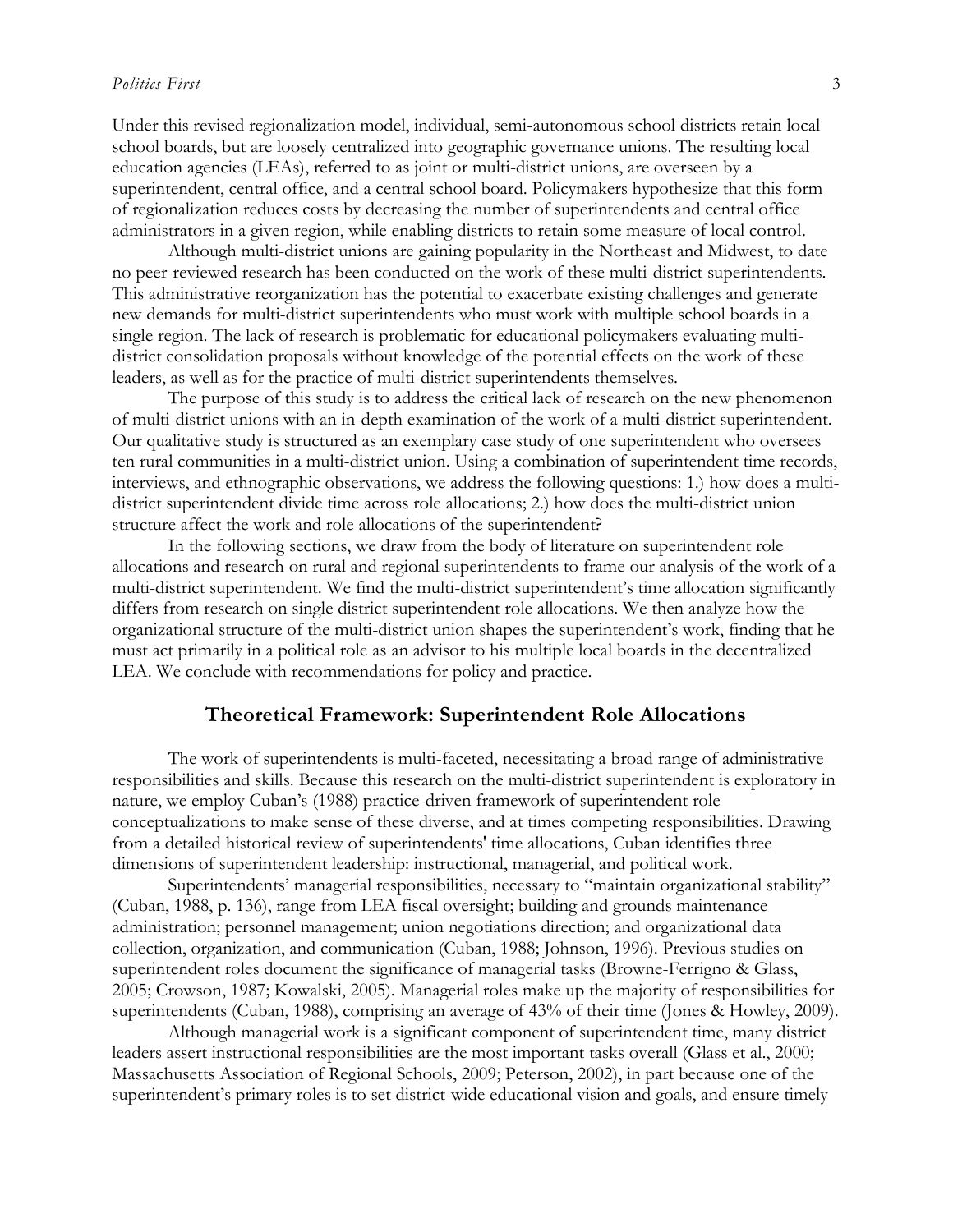progression towards meeting them. Superintendents' instructional work includes establishing instructional goals, providing professional development for faculty and staff, selecting and overseeing district-wide curriculum and pedagogy, ensuring goals can be achieved through the organizational mechanisms in their LEAs (Cuban, 1988; Johnson, 1996), and overseeing district accountability measures and outcomes (Bredeson, Klar, & Johansson, 2011). Cuban (1988) and Jones and Howley (2009) both found superintendents spend an average of 30% of their time on instructional tasks.

The political work of superintendents necessitates communication, public relations, and statesmanship skills (Björk, Browne-Ferrigno, & Kowalski, 2014; Cuban, 1988; Johnson, 1996; Kowalski, 2005). This leadership role requires developing and maintaining relationships with key stakeholders including school boards, parents, community members, special interest groups, administrators, and teachers. Cuban (1988) and Boyd (1976) argue a superintendent must collaborate with multiple stakeholder groups to ensure the community's values are reflected in the goals and outcomes of the district. Furthermore, empirical studies find superintendents' adeptness at political tasks influences the extent to which school district visions are realized (Johnson, 1996; McHenry-Sorber, 2014; Petersen & Short, 2001; Trujillo, 2013), as well as the length of superintendent tenure (Grissom & Andersen, 2012; Mountford, 2003). Nonetheless, superintendents spend the least amount of time on political tasks (Cuban, 1988), reporting 27% of their time devoted to this leadership dimension (Jones & Howley, 2009).

In sum, research show superintendents' time is primarily spent on managerial tasks, followed by instructional work, with the least time on political work (Cuban, 1998; Johnson, 1996; Jones & Howley, 2009). However, the literature focus has been on traditional, single-district LEAs. To date, no empirical work has been conducted on the dimensions of leadership for multi-district superintendents. By employing role allocations as a theoretical frame for our analysis, we seek to understand how a multi-district superintendent allocates time across roles, and what the implications are for a multi-district superintendent's daily work.

## **Rural, Regional, and Multi-District Superintendents**

In our analysis of multi-district superintendents, we begin with the premise that the U.S. public school system is notable in its diversity, from large urban districts to small rural districts. The overarching contextual factors of school districts—organizational governance structures, geographic locale, size, community demographics, and so forth—influence superintendent leadership practices (Leithwood, Louis Seashore, Anderson, & Wahlstrom, 2004; Masumoto & Brown-Welty, 2009). Although we find empirical consistency of the role allocations of superintendents both temporally (Cuban, 1998) and across different state contexts (Jones & Howley, 2009), the leadership practices of superintendents vary depending on their district context (Bredeson et al., 2011; Lamkin, 2006). Our analysis, then, considers existing research on superintendents in rural and/or locally controlled settings to approximate the types of issues encountered by multi-district leaders.

To assess the prevalence of superintendents leading more than one district, we conducted a national review of district governance structures, first using comparative data from the Education Commission of the States (ECS, 2016), and then by examining each state's publicly available superintendent and school board data.<sup>1</sup> A key feature of multi-district unions is that their

 $\overline{a}$ 

<sup>&</sup>lt;sup>1</sup> We analyzed ECS 50-state comparison reports for regional superintendents, local school boards, and local superintendents (ECS, 2016), searching for explicit references to multi-district unions, as well as for discrepancies between the number of local boards and superintendents in a state. States with more boards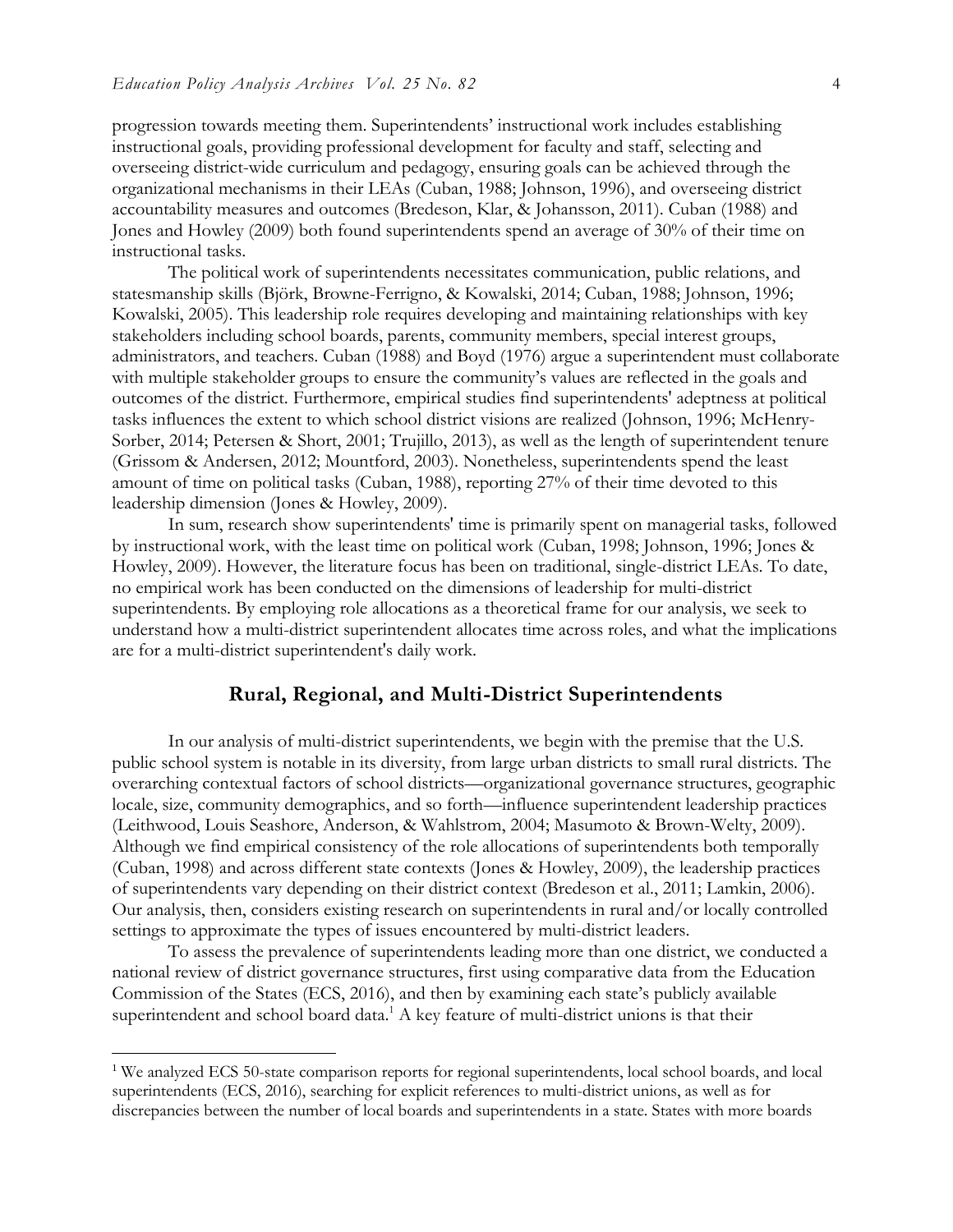$\overline{a}$ 

superintendents govern more than one school district; therefore we excluded regional superintendents who oversee multiple districts, but are not the local district leader for each, such as regional, intermediate, and cooperative unions (e.g., New York's BOCES, Georgia's RESAs).

Through our analysis, we found evidence of multi-district or joint unions in the predominantly rural, locally controlled New England states including Maine, Massachusetts, New Hampshire, and Vermont. We also found evidence of superintendents overseeing multiple or joint districts similar to multi-district unions in the rural states of Iowa, Kansas, Minnesota, Montana, Nebraska, North Dakota, and Oklahoma.

Given the prevalence of multi-district unions in rural states, and the paucity of research on multi-district superintendents, we synthesize relevant scholarship on the roles and responsibilities of the rural superintendent to inform our work. Rural districts comprise over one-half of all districts nationwide (NCES, 2014). These districts tend to be geographically large, with low population density, generating significant leadership challenges for funding, student transportation, and school staffing (Johnson, Showalter, Klein, & Lester, 2014; Lamkin, 2006). Rural school districts—while far from homogenous—encompass similar characteristics that influence leadership practices. Howley, Howley, Rhodes, and Yahn (2014) argue that because rural districts serve as sites of local democratic engagement, rural superintendents are intimately connected to the local community and "play a pivotal role" in attending to community interests (p. 621). Further, they attend to "local particularities" that have significant ramifications for the school district and community (Howley et al., 2014, p. 621). As prominent leaders in their communities, rural superintendents operate in a fishbowl (Budge, 2006; Sperry & Hill, 2015), making them far more likely to engage in frequent, informal political communication with community members than their urban counterparts (Bredeson et al., 2011).

Rural superintendents must also conduct their work with smaller administrative teams than their urban and suburban peers. Several comparative studies found rural superintendents were more likely to oversee small central offices than urban superintendents, therein increasing their managerial responsibilities (Bredeson et al., 2011; Jenkins, 2007). As a result, rural superintendents may have more managerial tasks in comparison to non-rural superintendents. Lamkin (2006) explains:

The burden of being the only administrator in the central office—sometimes in the district––plus the demands of the closely-knit rural community and the calls for personal accountability render service to rural districts distinct from service to suburban or urban districts, where the superintendent would enjoy many layers of administrative assistance and separation from daily classroom and community concerns (p. 22).

Jones and Howley (2009) reached similar conclusions in their analysis of role allocations, reporting "the lower the district enrollment, the more likely it is that the superintendent will devote a substantial amount of time to managerial leadership," (p. 14). One of the motivations for creating multi-district unions is to reduce economic inefficiencies by condensing central office services

than superintendents were identified as potentially employing multi-district governance structures. Next, we searched each individual state's Department of Education website for superintendent and/or district data to confirm multi-district or joint unions, or dual superintendent appointments. We also conducted targeted searches to identify the organizational structures of potential multi-district or joint districts in each state. From this search, we found evidence of multi-district, joint, or dual-appointed superintendents in 11 states: Iowa, Kansas, Maine, Massachusetts, Minnesota, Montana, Nebraska, New Hampshire, North Dakota, Oklahoma, and Vermont.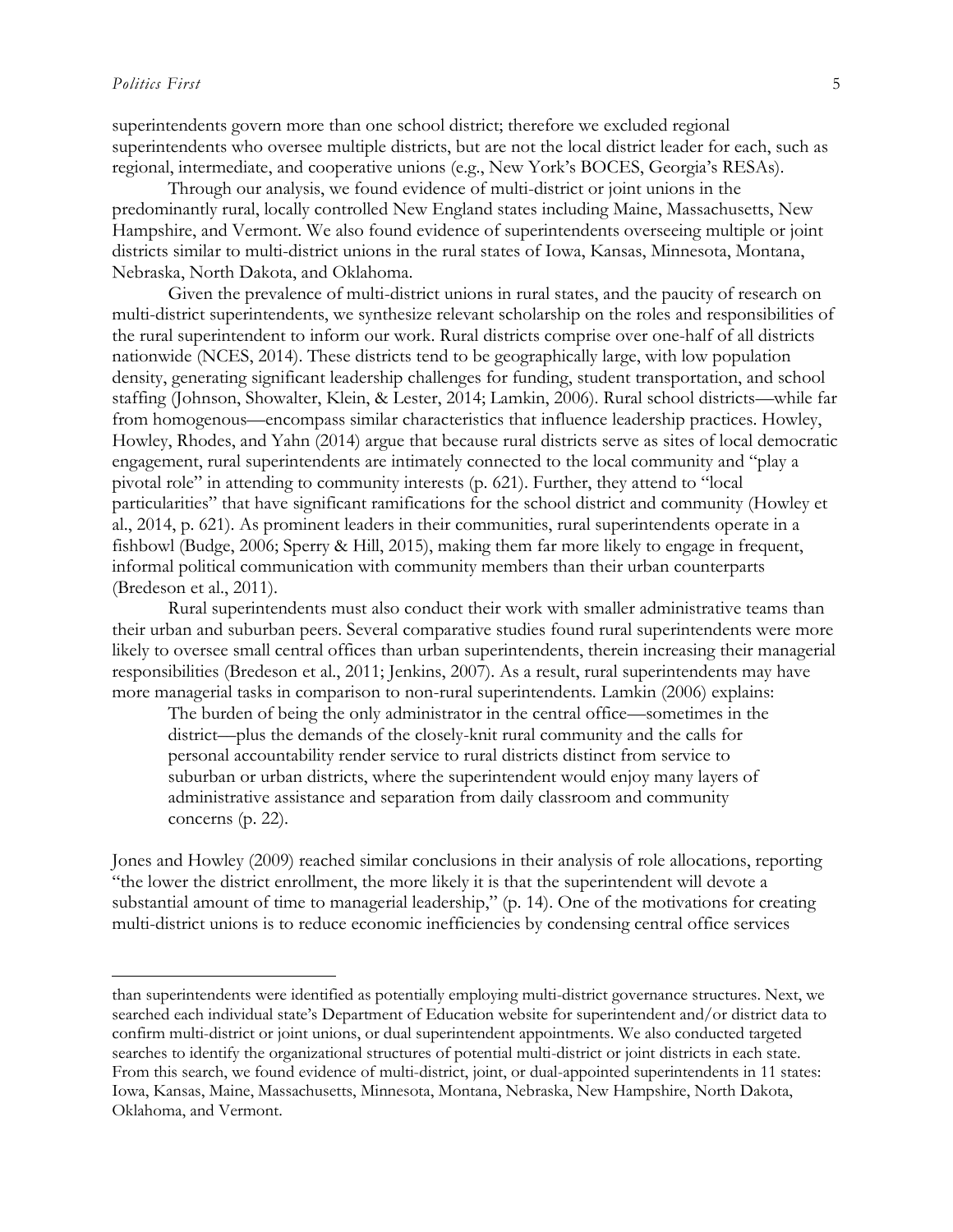(Fairman & Donis-Keller, 2012; Howley et al., 2011). It is therefore possible that managerial responsibilities will be greater for multi-district superintendents than single district leaders.

Rural communities and school districts, as proxies for communities, can be spaces of contestation and social exclusion rather than tight-knit homogenous spaces (McHenry-Sorber & Schafft, 2014; Sherman, 2009). Rural leaders are challenged to navigate divergent school and community values about the purpose of schooling, the work of educators, or the future of their communities (Budge, 2010; McHenry-Sorber, 2014). At times, rural superintendents may find themselves unable to meet community expectations for educational leaders (Gammill & Vaughn, 2011), at odds with dominant community values (Corbett, 2010; McHenry-Sorber, 2014), or struggling to promote change in a small community (Lamkin, 2006). As the educational leader of the district, rural superintendents must balance complex and divergent community needs and interests with external pressures to ensure high student outcomes, educational equity, and college and career readiness.

In addition to contestation within communities (McHenry-Sorber, 2014), rural superintendents may face the political challenges of divergent and critical beliefs between neighboring communities. Recent studies on regionalization in Vermont (Hall, 2016; Rogers, Glesner, & Meyers, 2014) and Maine (Fairman & Donis-Keller, 2012) found geographically proximal communities retained opposing beliefs about the goals, objectives, and outcomes of public education. In some regions, this lack of consensus undermined efforts to regionalize multiple towns into one cohesive district (Fairman & Donis-Keller, 2012; Rogers et al., 2014). These findings on the importance of context are particularly salient for multi-district superintendents, who may need to balance divergent, localized educational beliefs into cohesive district-wide policies and programming.

While no peer-reviewed studies have yet been published on multi-district superintendents, the Massachusetts Association of Regional Schools (MARS) conducted a 2009 survey on central office capacity in state regional unions, including joint and multi-district unions. The MARS study found superintendents working in smaller regional districts reported more responsibilities overall, and less time for instructional leadership. The study authors were not able to disaggregate findings for multi-district superintendents; however, they noted, "The extra time devoted to evening meetings, administrative reporting, and union negotiations by [multi-district] superintendents and other central office administrators of unions is largely invisible in our analysis, but it represents a significant loss of time for other tasks, e.g. instructional leadership," (MARS, 2009, p. 14). The survey by MARS, while limited in scope, suggests a zero-sum relationship wherein multi-district superintendents' time on political responsibilities reduces time available for instructional and managerial work.

Existing research on rural and regional superintendents provides a foundational understanding of the issues that may affect multi-district superintendents. Rural superintendents are more likely to work with small central offices and operate within a close-knit, public sphere in comparison to their urban and suburban counterparts. Regional superintendents may need to develop consensus across divergent groups or towns in their districts. Such challenges are likely to be exacerbated for multi-district superintendents in rural contexts who operate within similar geopolitical contexts. Because there is a dearth of empirical research on the multi-district superintendent, this study examines these practices, specifically as they relate to role allocations.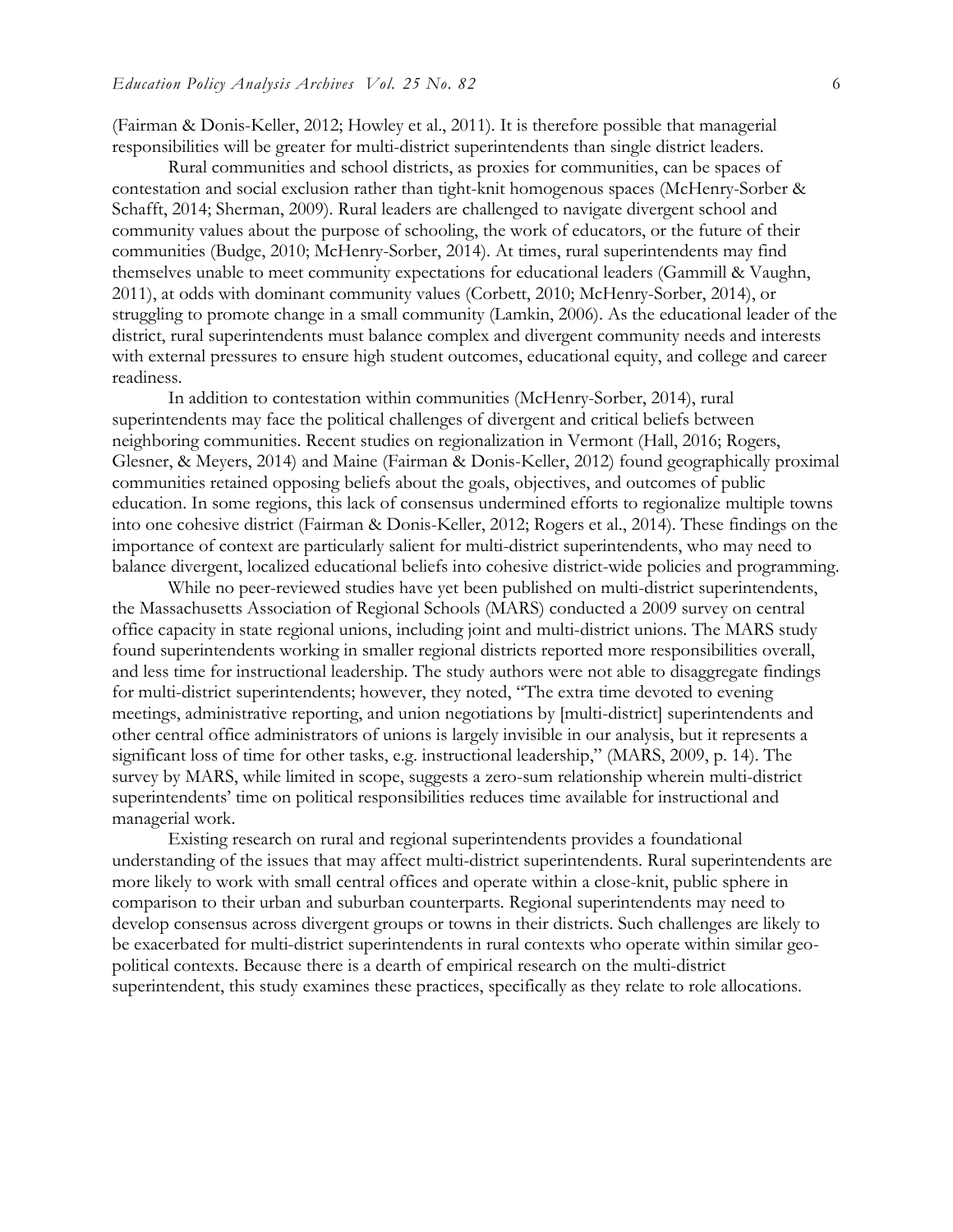$\overline{a}$ 

# **Rural, Regional, and Multi-District Superintendents**

To provide an in-depth examination of the work of a multi-district superintendent, we structured the qualitative study as an exemplary case study (Hammersley & Atkinson, 2007; Yin, 2013). The study<sup>2</sup> is comprised of multiple sources of data, including the superintendent's personal time records from 2013–2015; and interviews, documents, and ethnographic observations conducted between 2012 and 2016. Collectively, these data enabled us to analyze the work and experiences of a multi-district superintendent. To maintain confidentiality, site names and participants are identified using pseudonyms, and some identifying details have been modified. We begin this section with a description of context followed by a discussion of data collection and analysis procedures.

#### **State Context: Vermont's Educational Governance System**

Organizational structures of educational governance, from state education agencies to local districts, significantly shape the work of superintendent leadership (Bredeson et al., 2011). Similar to other states with sizable rural populations, Vermont retains a decentralized educational governance system largely unchanged from the common school model of the 1800s (Mathis, 2015). The state's 283 districts are loosely organized by region into Supervisory Unions (SUs), Supervisory Districts, or Interstate Districts (Vermont AOE, 2012). These regional districts and unions are overseen by superintendents and centralized boards. Superintendents are hired and evaluated by the composite, centralized boards, which are comprised of board members from local district school boards. The central boards oversee broad educational governance for the region, such as selecting curriculum, overseeing contract negotiations, and directing business, data, and personnel management. The superintendent is responsible for the educational and political oversight of each school, including hiring and supervising principals, teachers, and staff. However, each local district, usually comprised of a single town or city, retains its own school board as well. These local school boards are responsible for tasks such as developing an annual education budget for the town, managing local school facilities, and working with the superintendent to set policies and procedures for town schools. (See Figure 1: *Case study site organizational governance*).

Historically, Vermont statutes limited superintendent power. For example, superintendents did not have the authority to hire school principals until 2010. While different agencies have moved to expand superintendent authority, Vermont superintendents' scope of influence continues to be limited by current legislative statutes (V.S.A. § 153). Presently, Vermont superintendents still lack authority for other foundational responsibilities such as owning buildings or property on behalf of the SU, such as central offices or bus garages (Vermont AOE, 2014).

Although Vermont's LEAs may appear atypical in comparison to other state governance structures, the state's multi-district union model is representative of multi-district unions nationwide (ECS, 2016). Vermont's system most closely aligns with those in Maine, Massachusetts, and New Hampshire, and is similar to regional and joint districts in predominantly rural states including Iowa, Kansas, and Montana.

<sup>&</sup>lt;sup>2</sup> The study was approved by the Institutional Review Board of the corresponding author.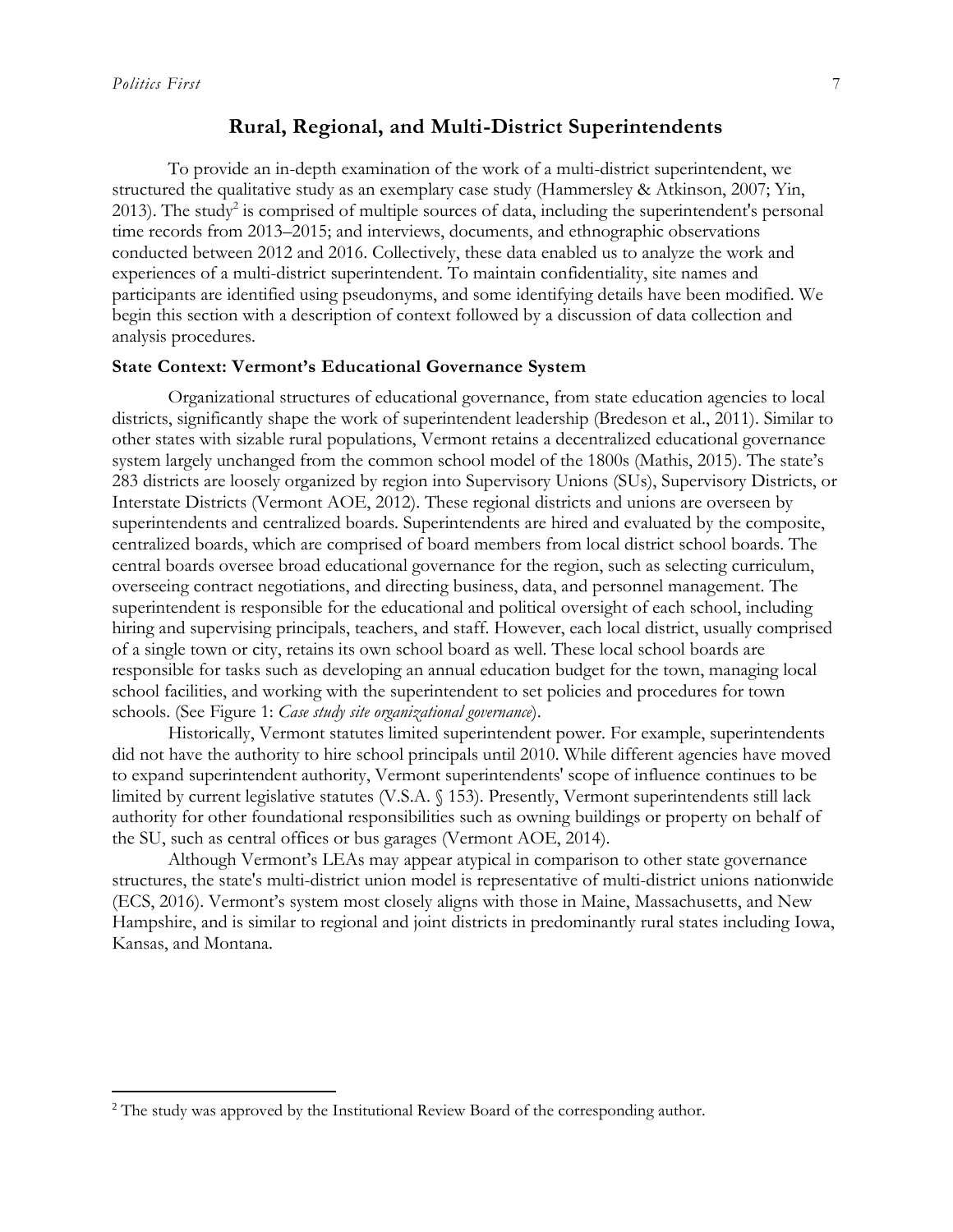

*Figure 1:* Case study site organizational governance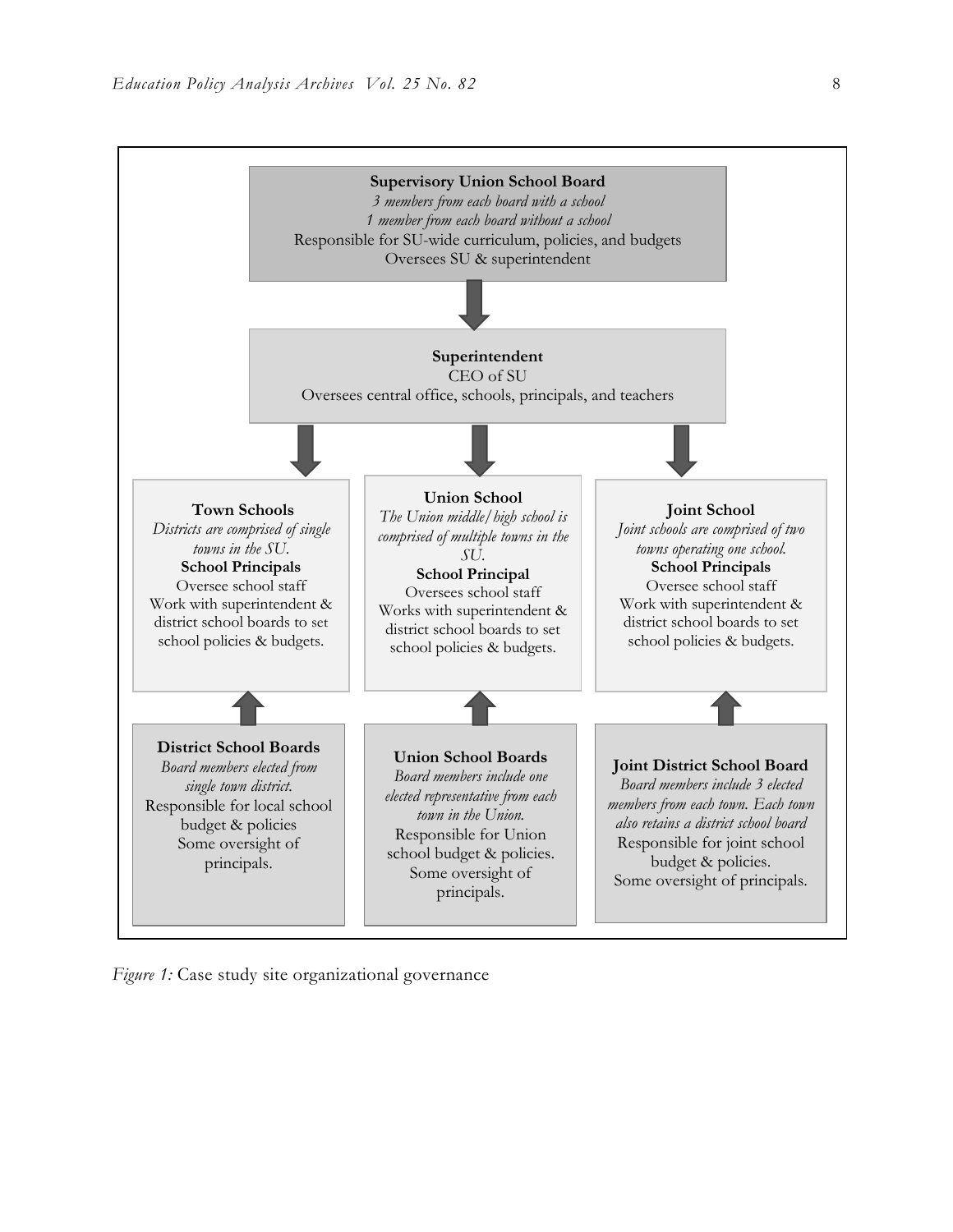#### **Site Context: Organizational Governance for the Case Study SU**

Comprised of 10 local school districts spread across 350 square miles, the exemplary case study site is one of the largest SUs in Vermont. The SU contains one union middle/high school which includes multiple towns, and a mix of single town districts and joint-district elementary schools. Reflecting a common organizational arrangement for large SUs in New England, some towns operate a town district elementary school, but also belong to a union district middle and/or high school in the SU. In addition to the superintendent, the central office staff is made up of approximately 10 administrators who oversee finances, human resources, information technology, and special education for the SU.

On the district level, each town retains its own local school board. As is typical in Vermont, the joint and union schools also have their own school boards. As a result, some towns have more than one school board: a district board for the town-based elementary school, and a union board for the middle/high school. Altogether, the SU contains more than 10 local boards, as well as the central board. Per Vermont Statutes, the central board is made up of members of each local school board; the central board for the case study SU has over 30 board members. Figure 1 provides an overview of the organizational structure for the case study SU.

### **Data Collection**

Data sources included interviews with 20 participants, 18 hours of school board meeting observations, 12 hours of annual town/school meeting observations, and 38 documents, including the superintendent's personal time records from 2013–2015.

We conducted five formal, semi-structured interviews with the superintendent, who chose to be identified by the pseudonym Dr. John Smith. These interviews addressed, but were not limited to, daily routines, policy-work, principals, school boards, and educational priorities. Each interview lasted between 1.5–2 hours, and was recorded and transcribed. We also conducted six informal interviews with Dr. Smith over the course of the study, which ranged from 45 minutes to four hours in length. The informal conversations were pre-emptively disclosed as research material, documented as memos, and were used to provide background context for the SU and individual districts (Hammersley & Atkinson, 2007; Trujillo, 2013).

On the district level, we interviewed a selective sample of school board leaders and principals to provide further context for the study (LeCompte & Schensul, 2010). Using role-specific semi-structured interview protocols (Creswell, 2012), we interviewed five principals, three district school board chairs, one of whom was also the SU central board chair, and 12 current or former district school board members. Topics for district level interviews included, but were not limited to, SU and district governance and role allocation; perceptions of leadership; current educational, economic, and policy issues; and the context of each community. All interviews lasted between 30 and 90 minutes, and were recorded and transcribed.

To provide detailed analysis of the experience of the superintendent's work with boards and administrators, we conducted multiple ethnographic observations. We observed 14 local school board meetings, five annual town meetings, one year-in-review SU board meeting, and one central office administrative team meeting. Observations were documented using ethnographic fieldnotes and expanded after leaving the field (Emerson, Fretz, & Shaw, 2011).

The primary document source for the study is the superintendent's time records from 2013– 2015. Dr. Smith maintained these records independently to document his hours for school boards, and voluntarily shared the 2013–2015 period of records for the study. Dr. Smith started his tenure as a superintendent of this SU prior to 2010; thus, these documents encapsulate the work of an experienced district leader. The superintendent's time records include comprehensive, detailed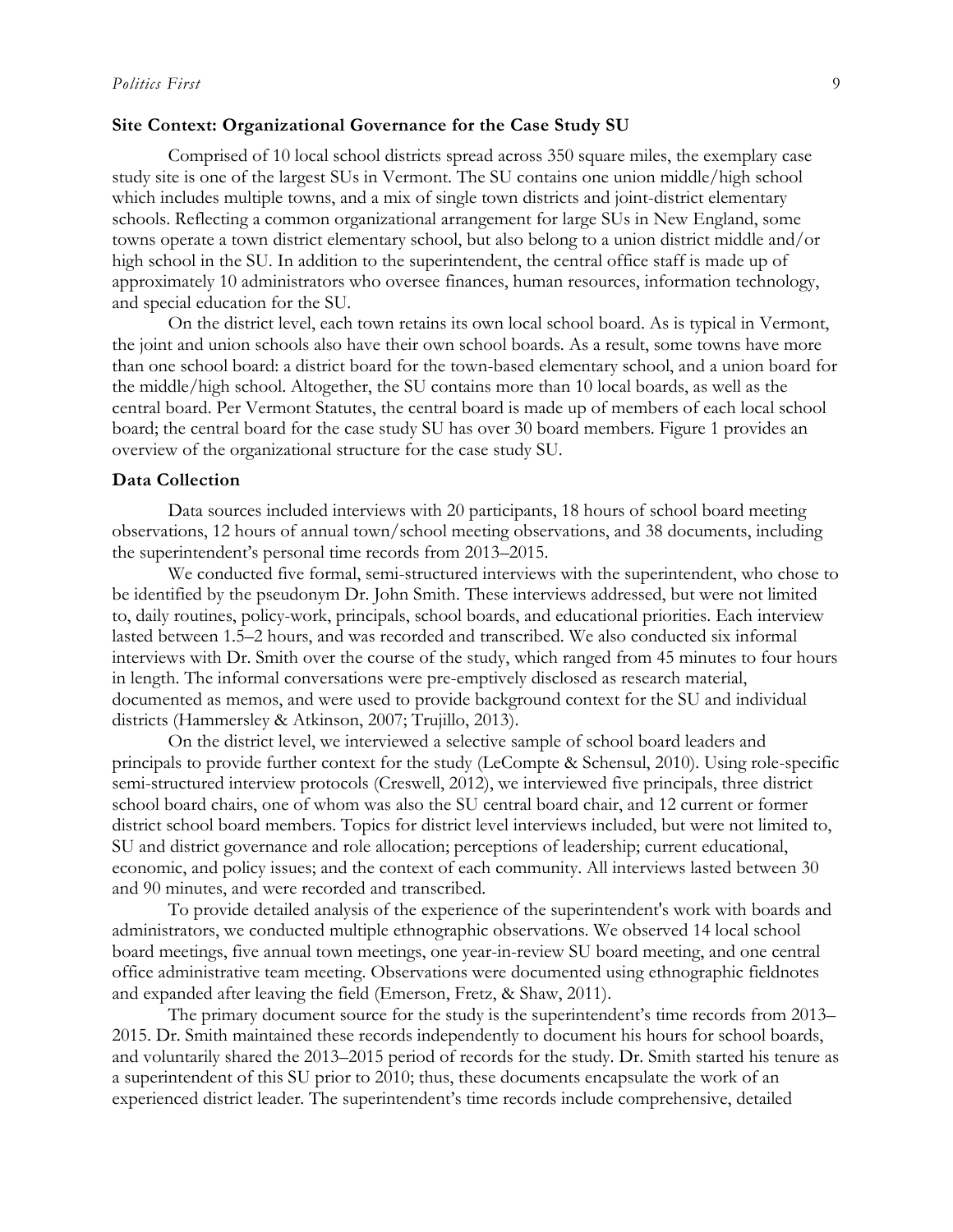notations of his daily time allocation across districts and activities. Dr. Smith provided explanation of his notation system via email and phone interviews. Additional documents were collected to provide further insights as to emerging issues and themes in the study, including official minutes from school board meetings, annual town and school reports, and newspaper articles focused on educational issues in the region. Collectively, these documents provided background on policy decisions, community context, district governance, and relationships between different educational actors over the course of the academic calendar.

# **Data Analysis**

We employed a social constructivist approach to analyzing our data that incorporated policy document analysis with thematic coding of interviews and ethnographic fieldnotes (Ragin & Amoroso, 2010). We first coded qualitative interviews, ethnographic fieldnotes, and additional documents inductively using NVivo to descriptively capture emerging themes and patterns of Dr. Smith's work (Creswell, 2012). The coded data were constructed into a conceptually ordered matrix, whereupon we identified thematic patterns related to our framework (Miles, Huberman, & Saldaña, 2014). We comparatively analyzed the matrix in an iterative process to identify variations in role allocation and confusion (Creswell, 2012). We then further analyzed early codes that existed outside the framework to allow for unanticipated themes to emerge (Ragin & Amoroso, 2010).

We descriptively analyzed the superintendent's time records using Excel. Using Dr. Smith's time record notes, we coded his time records by role allocation (see Table 1: Superintendent Smith's Role Allocations, SY 2013–2014). We then calculated the total time Dr. Smith spent for each role overall, as well as his total time spent working with each district. The 2015 time records were incomplete, as Dr. Smith provided them to us in March 2015. We therefore limited our descriptive analysis to the superintendent's time records from SY 2013–2014, and used the partial data from SY 2014–15 to confirm trends. We then comparatively analyzed the descriptive statistics with qualitative data. Finally, we conducted data triangulation by comparing interview, observation, and document data (Miles et al., 2014) to assess perceived and enacted role allocation of district governance. The superintendent, a district administrator, and a school board chair provided member checks to confirm validity of findings.

# **Findings**

In this exemplary case study, we find the multi-district superintendent's time is divided across three role allocations – political, managerial, and instructional tasks – with the majority of time spent on political tasks, and less time on managerial and instructional responsibilities. Rather than working from a centralized point of authority, the multi-district superintendent adopted a political advisory role of shared leadership within the semi-autonomous districts where the primary governance authority resides in local school boards and school principals.

In the following sections, we first descriptively analyze the role allocations of the superintendent's time records. We then investigate each role allocation to understand how the superintendent carries out his political, instructional, and managerial responsibilities. We conclude by discussing how the governance structure of the district shapes the nature of the work of a multidistrict superintendent.

#### **Multi-District Superintendent Time Allocations**

From our descriptive analysis of SY 2013–14 time records, we found Dr. Smith spent 51.8% of his time on political tasks, 24.6% of his time on instructional tasks, and 23.6% of his time on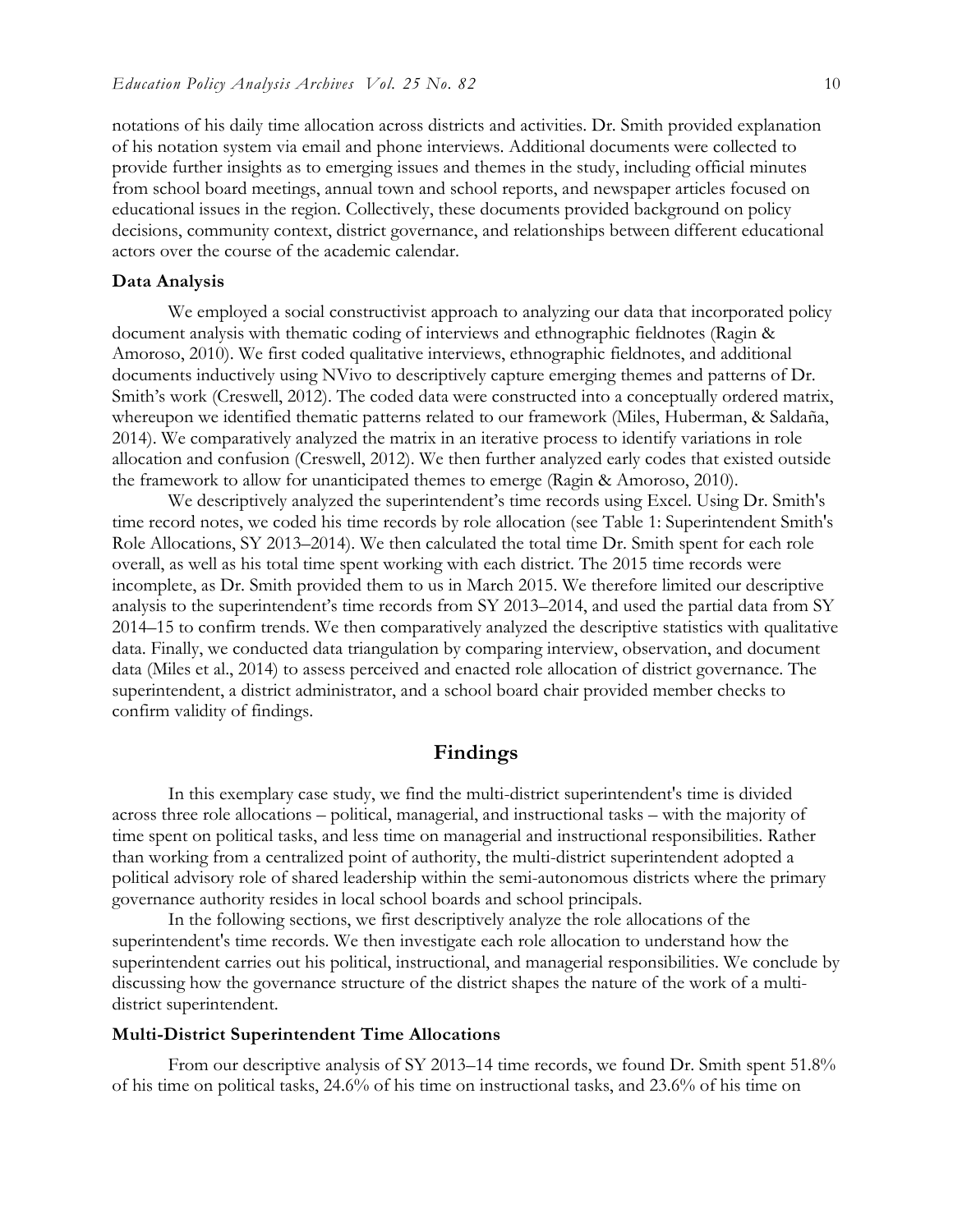## *Politics First* 11

managerial tasks. These findings are described in Table 1: Superintendent Smith's Role Allocations, SY 2013–2014.

The time allocations for Dr. Smith deviate from Cuban's (1988) historical analysis of single district superintendents, and from Jones and Howley's (2009) contemporary analysis. Dr. Smith's time allocations invert managerial and political responsibilities, while also reducing the overall time on instructional tasks, compared to Jones and Howley's (2009) findings. Furthermore, our analysis supports the hypothesis posited by the MARS study (2009) that multi-district superintendents spend the majority of their time on political tasks.

Table 1

| Superintendent             | Responsibilities and tasks for                                                                                                                                                                                                                                                                                                                                | Total hours | % of total time |
|----------------------------|---------------------------------------------------------------------------------------------------------------------------------------------------------------------------------------------------------------------------------------------------------------------------------------------------------------------------------------------------------------|-------------|-----------------|
| role allocations           | each category                                                                                                                                                                                                                                                                                                                                                 |             |                 |
| Managerial Tasks           | Managerial components of<br>Administrative Team Meetings<br>(central office staff and school<br>principals); email correspondence;<br>staffing issues, trainings, and<br>celebrations; central office work<br>including shoveling, painting,<br>plumbing or lighting repairs,<br>furniture assembly, repair or<br>moving, recycling, filing, and<br>gardening | 535.9       | 23.6            |
| <b>Instructional Tasks</b> | Instructional components of<br>administrative team meetings<br>(central office staff and school<br>principals); consulted with<br>principal and/or visited the<br>school; led or attended<br>professional development                                                                                                                                         | 557.6       | 24.6            |
| Political Tasks            | Work for school boards:<br>preparing for meetings, travelling<br>to and attending meetings, and<br>researching issues for the boards;<br>other work with educational<br>agencies, organizations, and non-<br>profits in the region and state.                                                                                                                 | 1176.8      | 51.8            |
| Total Hours                |                                                                                                                                                                                                                                                                                                                                                               | 2270.3      |                 |

*Superintendent Smith's Role Allocations, SY 2013––2014*

*Note:* Responsibilities and tasks for each category use Dr. John Smith's descriptions.

In the following sections, we examine Dr. Smith's political, managerial, and instructional responsibilities in practice to understand why his role allocations are predominantly political, and what the implications are for his daily work. Through our analysis, we find the extensive political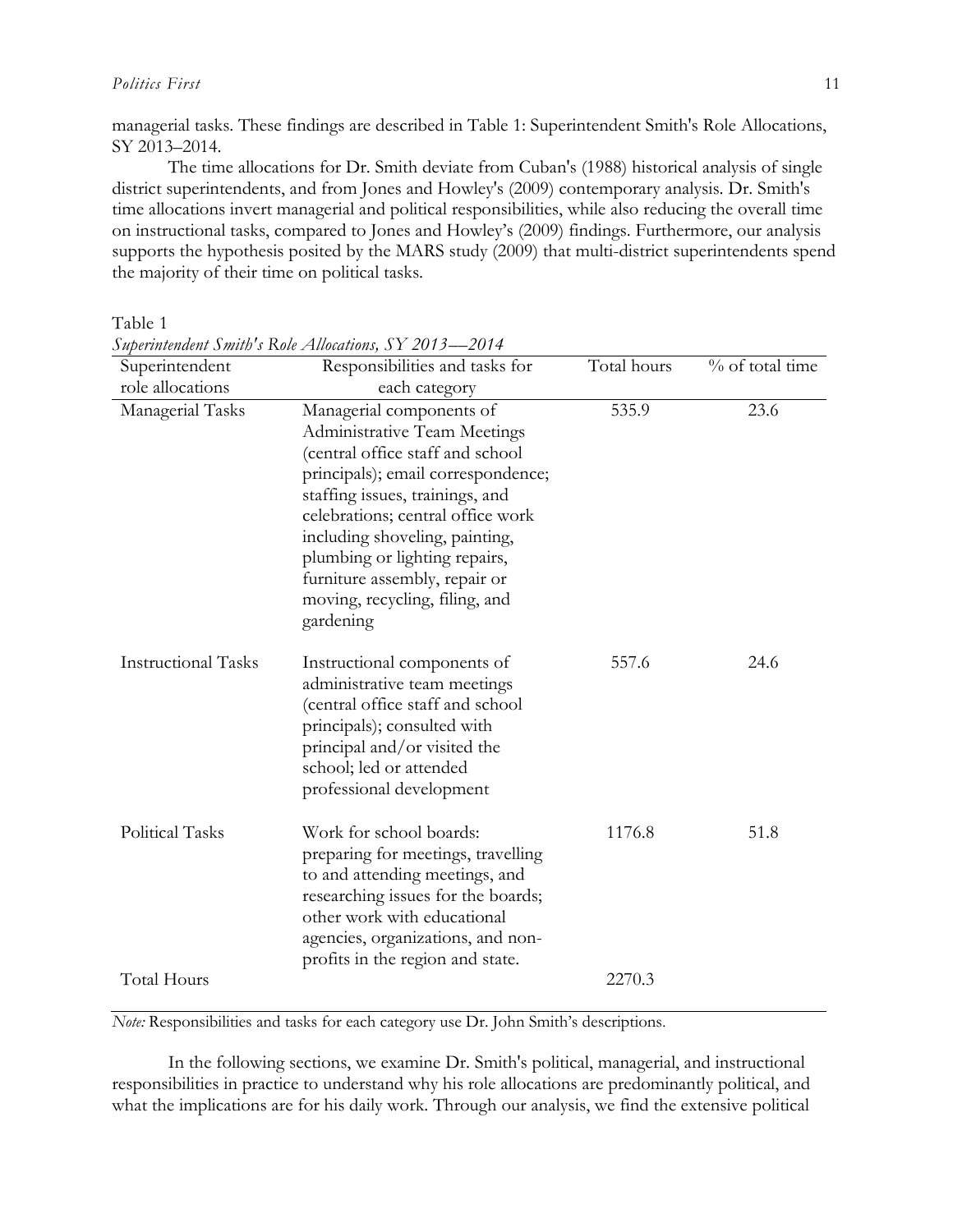work required of a multi-district superintendent reduces time available for instructional and managerial work. Furthermore, the semi-autonomous nature of the multi-district union necessitates relationship-building, negotiations, and developing consensus within each individual district. As a result, the superintendent adopts an advisory role within the SU, empowering district leaders to create locally responsive policies and programs that may vary from other districts in the SU. We conclude that the position of a multi-district superintendent is inherently political, and warrants further empirical inquiry of the multi-district superintendency to support future policy and practice.

## **Political Responsibilities**

The multi-district superintendent spends the majority of his time (51.8%) on political tasks, particularly school board-related work (e.g.: planning for, traveling to, and attending school board meetings). The organizational structure of multi-district unions includes both individual district school boards as well as a composite, central school board. As the SU contains multiple school boards, it is logical that a multi-district superintendent would spend more time on school boardrelated political work in comparison to single district superintendents. However, it is nonetheless striking that Dr. Smith's time spent on political tasks is nearly double the time of single district superintendents reported in other studies (Cuban, 1988; Jones & Howley, 2009).

A major factor shaping the superintendent's time on political tasks is the quantity and geographic distance of monthly board meetings spread across the SU. Dr. Smith typically attends 10 district school board meetings and one central board meeting per month. The number of board meetings increases during key periods of the year, such as annual budget planning in late winter and spring. For example, Dr. Smith attended over 20 board meetings in March 2014. Board meetings are held at each district school, which are in turn spread across more than 300 square miles of rural, mountainous terrain. School board meetings are held in the afternoon or evening; therefore, the superintendent is working until late in the evening several nights each week. "It's time consuming, that's all you can say about it," Dr. Smith reflected on his multiple board meetings. To balance his late evening schedule, Dr. Smith arrives at work mid-morning, typically between 10:00 and 11:00 am, on days following board meetings. Other central office staff work more traditional school hours, thereby reducing the amount of time the superintendent and SU administrators' work hours overlap. The multi-district superintendent's extensive time spent on political tasks is thus partially explained by the logistics of multiple board meetings.

The organizational structure of the SU further shapes the political work of the multi-district superintendent. Ostensibly, the SU is governed by a central board that oversees most centralized decisions for the region, a design intended to streamline governance for the superintendent by placing the primary locus of control in a single, composite board. However, the central board was consistently described by participants as ineffective and lacking authority. Board members reported not attending meetings due to distance, weather, confusion over required attendance, and frustration over the size of the meetings. "I mean there's 30–40 of us," one board member said, adding, "we try to sit in the back, like to be near a door or window, an escape" because the meetings are long and unproductive. Dr. Smith concurred, sharing multiple instances of being unable to complete basic work because of a lack of a quorum.

Instead, local-level district boards retain significant control in the SU. This semi-autonomous district governance model in the SU necessitates a differentiated leadership approach for each of the district boards. Dr. Smith indicated negotiating relationships with more than 30 individual board members across the SU was a significant challenge. "I don't have the authority to tell the boards to do anything," he shared. Dr. Smith describes a flexible arrangement whereby he works with local administrators to develop understanding and support for key policies. He refers to this work as a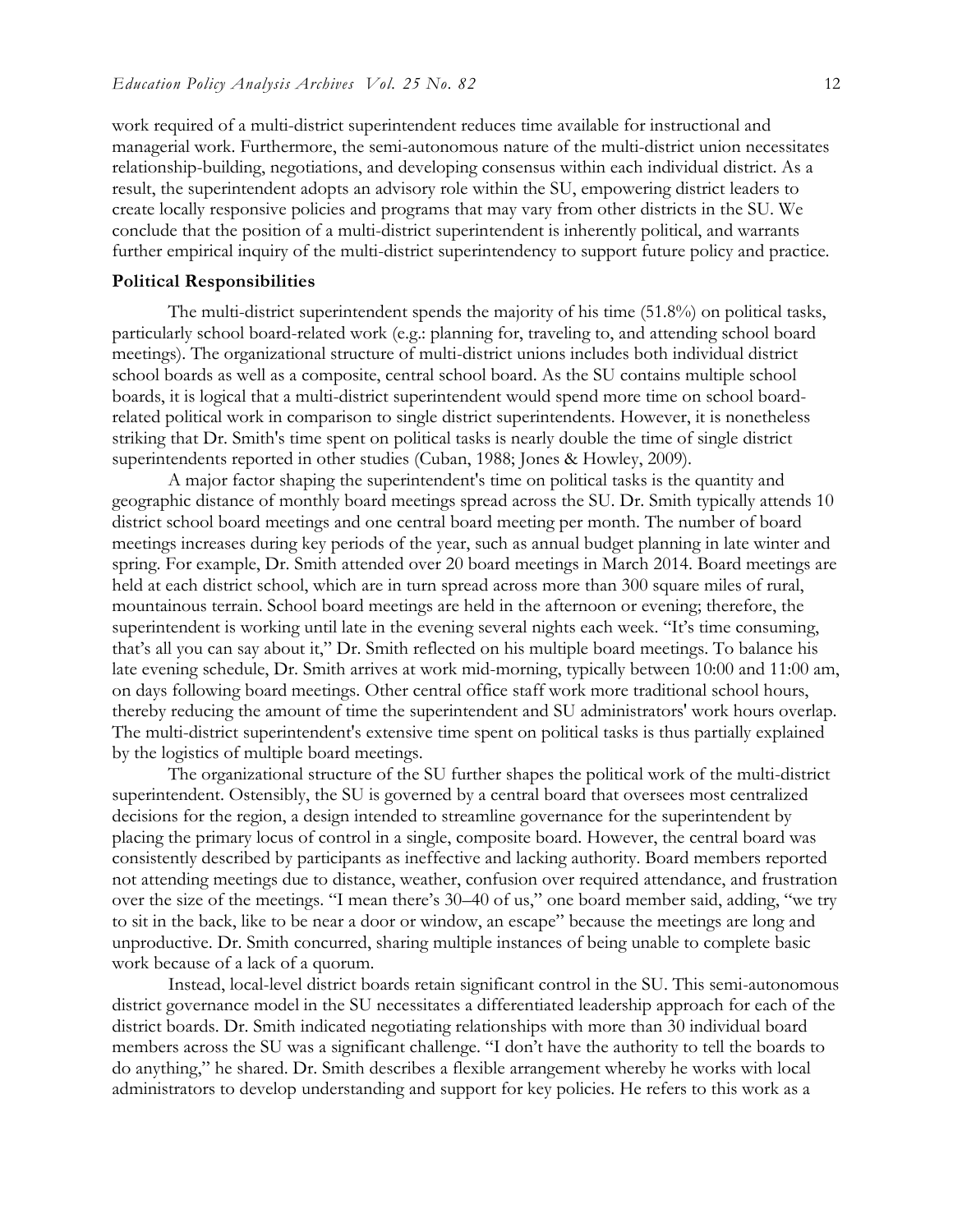#### *Politics First* 13

political "dance" where he works behind the scenes to negotiate mutually respectful relationships with his many boards. In one example regarding the town district of Conway, Dr. Smith shared:

I do a delicate dance with them because I rationalize, this is not a problem school, this is not a problem district, this is not a place that's going to hell. It's going the other way. Well, I'm not into just making enemies... So they do a little dance with me and they pretend that they care about my opinion on matters and so forth and I pretend that I'm doing something for them but it's [the board chair's] show.

Dr. Smith's metaphorical use of "dance" in the above quotation reflects his perception of political maneuvering in this district based on the established leadership of the school board chair. The superintendent's engagement in political leadership at Conway is mutually performative, a deliberate series of interactions by both the board and the superintendent wherein they maintain an appearance of traditional governance roles. However, Dr. Smith explicitly recognizes the authority of the board chair, and makes the calculus that in a strong district such as Conway, it is politically sound to enable board members to take the lead for educational decisions. In turn, the superintendent acts in an advisory capacity. We found similar evidence of political "dances" whereby Dr. Smith enabled local district leaders to act semi-autonomously in three other town districts in the SU, and describe one such example in detail below.

The superintendent's decision to engage in a political dance of empowering boards and principals is shaped, in part, by the decentralized nature of the multi-district union. Because each district board operates semi-autonomously within the multi-district union, SU-wide policies must be approved by each board individually. Dr. Smith explained the policy adoption process:

Now it's a tremendously duplicative repetitious act in this SU, and I don't think people recognize it. It's a way for the boards to engage, for the public to engage and feel they're doing something serious about policy, but their legal options are really not very many. We can't really vary from what's legally acceptable. So, it's basically me taking the same policy around [to] everybody, doing it over and over again.

While cognizant of local-level decision-making about education, Dr. Smith's imperative as the superintendent is to move all districts toward a common vision. His political work necessitates a local, ground-up approach to negotiation and consensus with each district board. Dr. Smith carries out this work by empowering local district leaders—principals and school boards—to introduce and advocate for SU-wide policies. In turn, Dr. Smith adopts a political advisory role to provide timely information and resources to help these local leaders implement proposed plans. By enabling local educational leaders to initiate district-based adoption of SU-wide initiatives, Dr. Smith is best able to move the SU toward common practices and policies despite divergent beliefs about education.

The superintendent's advisory approach to political work is evident in his plan to implement the national Free and Reduced-Price Lunch (FRL) program across the SU. Dr. Smith believed the program was of critical value for low-income children and families in his region. Yet he faced several hurdles in developing support for implementation: most of the district's schools were small, lacked modern kitchen space, and/or were geographically remote and had limited access to central kitchen services. Due to the potential logistic and financial challenges of implementing the plan, multiple stakeholders in each district needed to approve the initiative. The following example illustrates how the superintendent employed a political advisory role while enabling local district leaders to develop SU-wide support for the initiative.

The superintendent shared that his first step was building support among school principals during the monthly administrative team meetings. Dr. Smith then enabled principals to bring the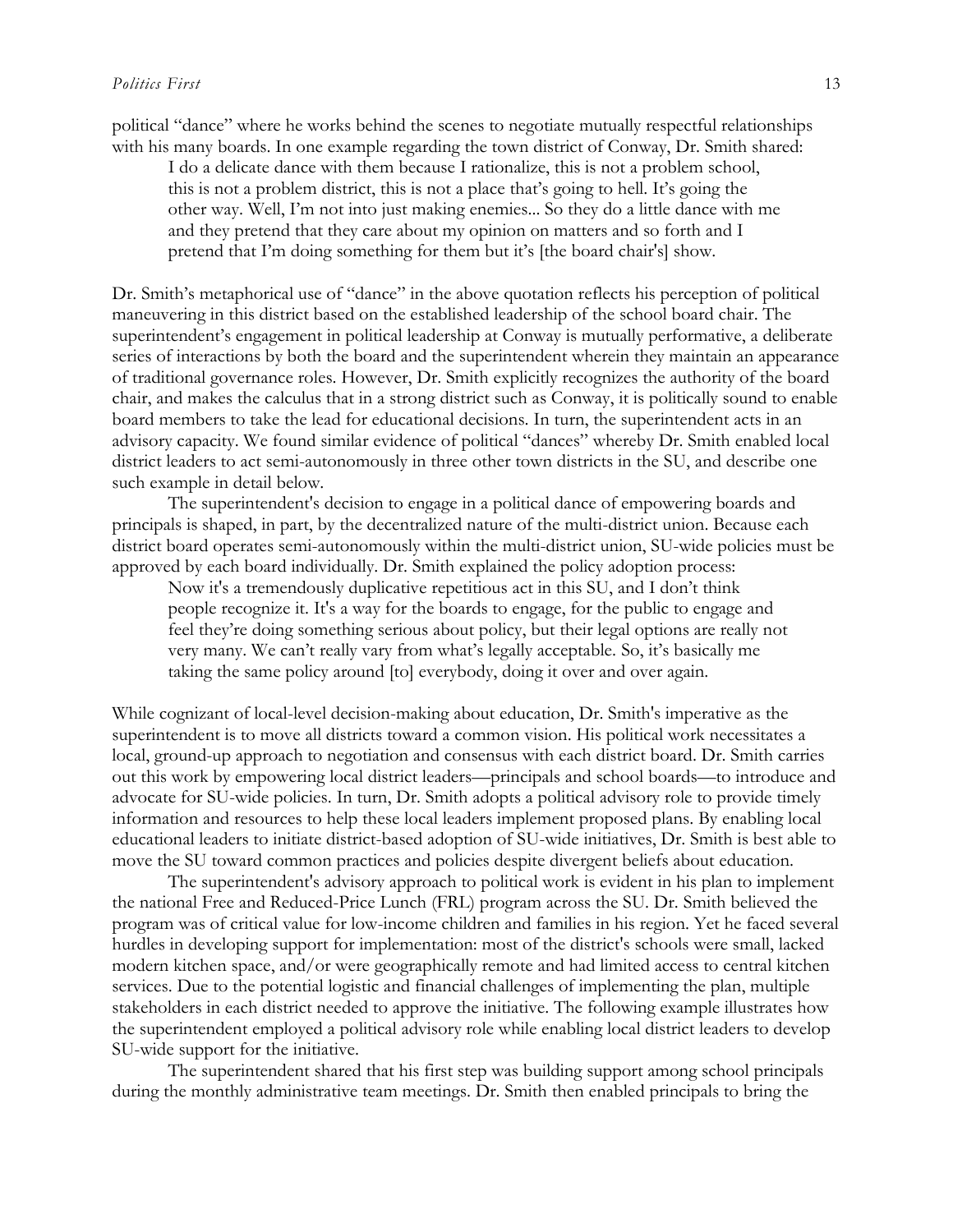FRL plans forward to their respective school boards, rather than having the proposal come from the central office. One board chair recounted, "[The principal] came to us one year and said, 'You know what, I really think we need the school lunch program.' So, we went through all of the steps of [putting together] the school lunch program." From the board members' perspective, the idea emerged from the principal based on a school need, rather than as a top-down directive from the central office. In turn, Dr. Smith took on the role of expert advisor and proponent of the FRL program during school board meetings, helping districts by providing resources, researching their questions, sharing strategies from other districts in the SU, and making connections for the programs.

The superintendent's strategy of enabling each principal to create a school-specific proposal engendered the creation of FRL plans uniquely suited to the needs of each school. In Conway, an entrepreneurial and fiscally conservative town, the principal framed the school lunch program from an economic perspective: children would be better prepared for school, potentially reducing the need for intervention services, and the program would provide jobs for local residents. In comparison, the district leaders in Ashfield, a progressive college town, designed their FRL program so that it would ensure local, organic food was available for all students regardless of family income as a means to support local farms and build a sense of community around school-based meals. In each case, the principal led the way in implementing the FRL program while the superintendent worked as an advisor for the boards.

The political dance of the superintendent is illustrated in the fieldnotes from one Ashfield board meeting on options for school lunch providers wherein the superintendent adopted an advisory role during a principal-led discussion. Rather than directing the meeting himself, or providing an overview of the options to the school, the superintendent enabled the principal and the board members to lead the conversation. He would then step in with advice and clarifications when needed, a quick step dance of observation and anticipated need.

When the board became stymied on the total cost projected by one provider, the superintendent stepped in to explain the process to the team: "What happens is they ask all these questions to figure out what projected income is available. This is a bid, but this is just a rough estimate. I can assure you it's pretty much in keeping with the other schools in the SU." In the brief exchange, Dr. Smith advised by providing relevant explanations of a budget process, while also drawing from his expertise working with other districts to reassure the board. Yet he also left the decision process in their hands. Later in the conversation, the board focused on the importance of "farm-to-school… home-cooked, mostly organic" meals, whereupon Dr. Smith shared that one provider was "well-regarded in the places they work with and they certainly are able to be responsive to changes in nutrition requirements," indicating that the provider would be best able to meet Ashfield's specific food choices. His responses in this meeting illustrate the advisory role he adopts in providing tailored information for the specific priorities of each board, while also drawing from his expertise and knowledge across the SU. By engaging in a political dance whereby Dr. Smith enabled district leaders to take on the primary decision-making under his expert guidance. By 2015, all but one district adopted a FRL program, and the district that did not adopt the program continues to pursue options that would work for their remote geographic locale.

There are two significant implications of Dr. Smith's policy work: first, the schedule of school board meetings reduces his time and availability to work with principals and central office staff during the school day. Second, the fragmented nature of a multi-district governance structure limits his ability to act as a political authority. The superintendent cannot provide unlimited attention to one board. Instead, he seeks to build consensus across multiple, divergent boards when trying to pass policies through a political dance, enabling local leaders to move policies forward on his behalf,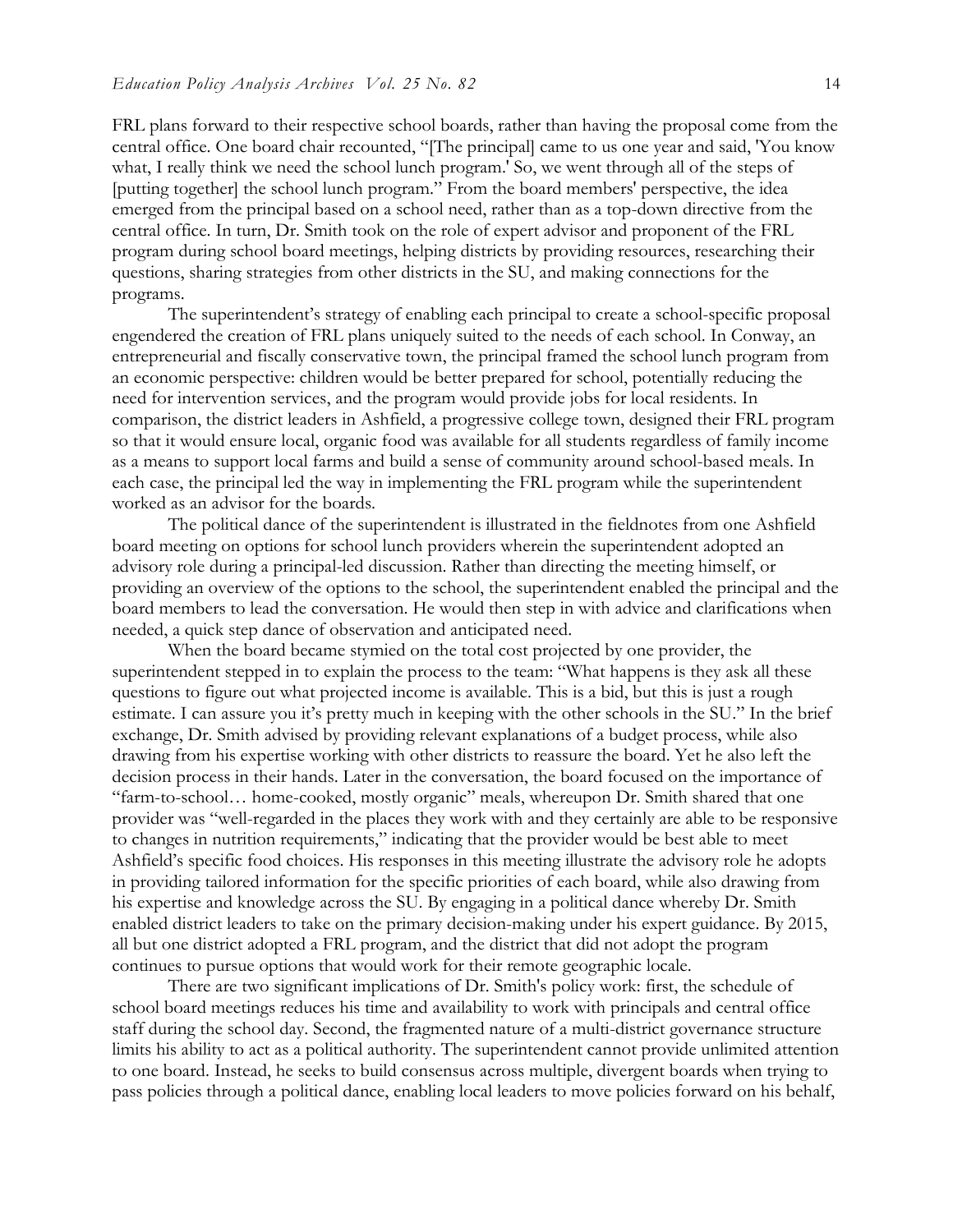as best suits the region. As a result, the superintendent adopts a political advisory role for each local board, and adapts his recommendations based on the specific needs of each district.

#### **Instructional Responsibilities**

The instructional responsibilities of a superintendent include oversight of the curriculum, instructional practices, assessment, student outcomes, and professional development of the educators in the district. Dr. Smith spends approximately one-fourth (24.6%) of his total time engaged in instructional tasks. This time allocation is less than what superintendents nationwide report (Jones & Howley, 2009), and significant given that superintendents report preferring instructional work to political work (Glass et al., 2000; Kowalski et al., 2010). In our analysis, we find Dr. Smith has a strong educational background and a deep, personal commitment to the educational responsibilities of his role. However, the political demands and organizational structure of the district limit his time and authority to direct educational initiatives and programs. Instead, the semiautonomous nature of the district necessitates that Dr. Smith build consensus among educational administrators, while accepting some degree of variability of implementation across the SU.

Dr. Smith's work as a superintendent is informed by his experience as a teacher and school principal in the region. Multiple participants in the study enthusiastically disclosed that Dr. Smith was their former teacher; one board member shared Dr. Smith "...was one of the best teachers I ever had." Dr. Smith expressed great enjoyment over his instructional responsibilities, and committed to regularly visiting classrooms and schools as part of his work as superintendent. His involvement took many forms, ranging from informal school visits to formal teacher and administrator observations. Teachers and principals shared enthusiastic stories of Dr. Smith appearing at schools dressed in costumes ranging from Abraham Lincoln to Pythagoras. Dr. Smith's engagement in the instructional practices of schools was deliberate, beginning with the first year of his administration. He explained:

Now, one thing I did when I first took this position was I went around to every school and I sat for at least 45 minutes in everybody's classroom. And of course, the teachers were like, amazed. I told them, "I'm not writing anything, I'm just getting a lay of the land, you know?" . . . They appreciated it, because it—that never happens in their lives. I mean, the chances of you having a superintendent in your classroom for 45 minutes is like slim to none. But it's an investment that's paid off in terms of my knowledge.

Dr. Smith valued understanding the instructional practices across his SU, as reflected in his commitment to spend time observing teachers. This example also illustrates how Dr. Smith builds and values personal connections not only with district leaders, but with individual teachers. The superintendent continues to conduct formal reviews of each teacher in the SU. However, indicative of his tendency to engender authority to school principals, Dr. Smith conducts this review behind the scenes, providing information to principals, but empowering them to use his information as they deem appropriate. Dr. Smith said:

I meet with the principals in their offices in May or June, end of the year, and I read all those [teacher] evaluations... And I write notes on them, little stickies, and I review those with the principals. I figure if I don't read them, then I'm not valuing them and thinking they're important enough.

Despite the superintendent's commitment to directing the educational culture and outcomes of the district, we find that his educational work is fundamentally shaped by the organizational structure of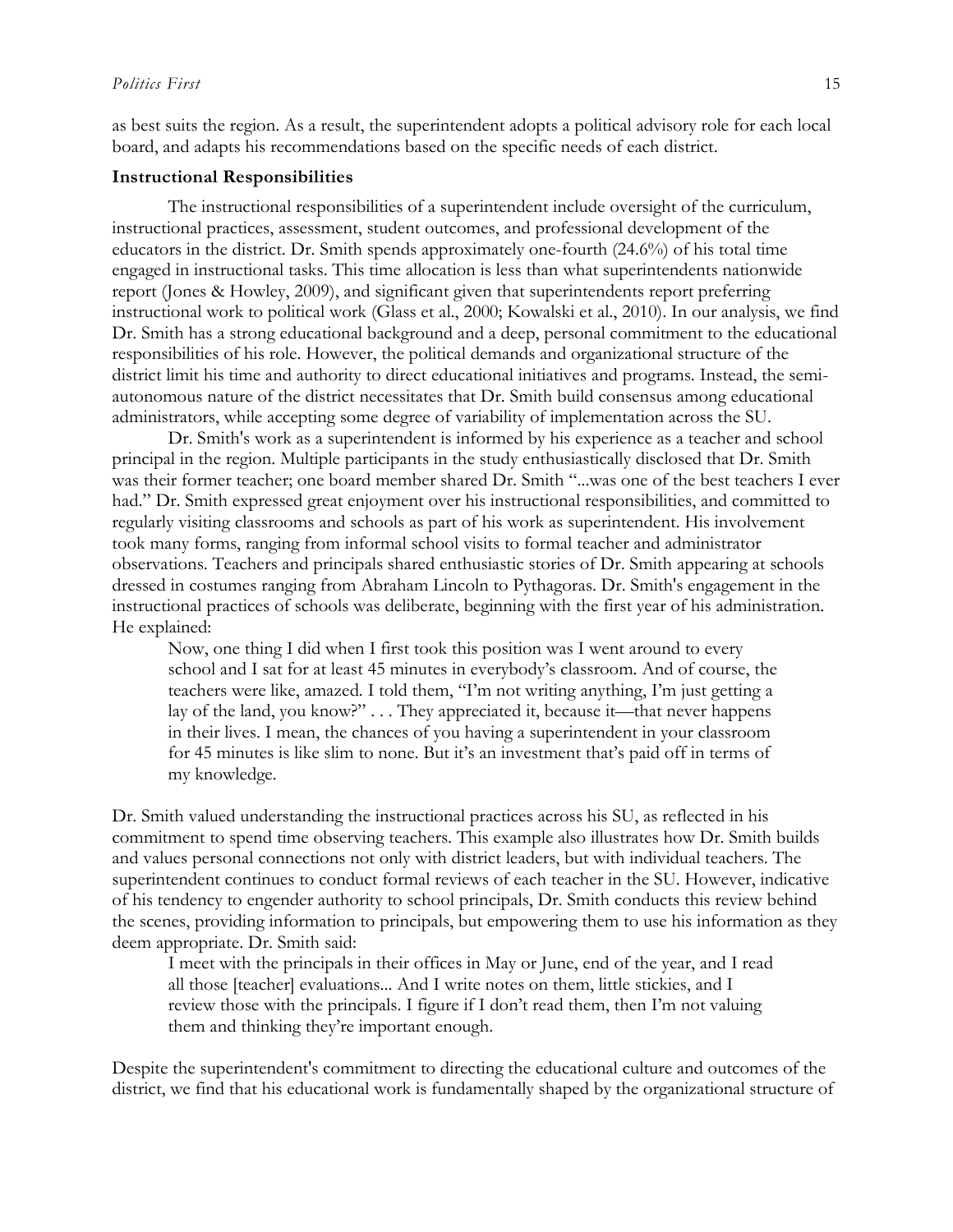the multi-district union. Over the course of the study, Dr. Smith repeatedly sought SU-wide consensus on educational issues including a standard elementary report card, professional development, assessments, and student outcomes. Yet on the majority of educational issues the superintendent was unable to reach universal consensus; instead, he accepted a range of variability for each initiative. In the following section, we describe Dr. Smith's attempts to build consensus on the use of formative assessments as a means to illustrate how the governance structure of the multidistrict union affected his instructional leadership practice.

 Standardized assessments are a significant educational issue for superintendents nationwide, many of whom are now evaluated based on student outcomes. In Vermont, all public schools were required to take the Common Core-aligned Smarter Balanced (S-Bac) assessments beginning in academic year 2014–15. In response, Dr. Smith wanted his schools to adopt standardized assessments for formative student evaluations, which he believed were critical as a means to ensure teachers are "looking at how kids are progressing or making gains." Without SU-wide formative assessments, Dr. Smith explained: "when we go from one teacher to the next, we don't have a baton that's being passed that can show that very well." However, each individual district needed to approve the adoption of a new formative assessment program.

Dr. Smith began the initiative by introducing the concept of formative assessments with district leaders. At the time, the majority of schools in the SU used Northwest Educational Assessments (NWEAs) for formative assessments. However, the extent to which each used NWEA assessment data to inform instructional work varied significantly across the SU. Additionally, two schools did not use the NWEA at all: Plainfield used a different testing program due to teacher opposition to NWEAs, and Ashfield did not use any testing programs due to teacher and community opposition to standardized assessments in general. Despite the significant variability of practices and opinions across the SU, Dr. Smith sought to develop administrative consensus on the implementation and use of formative assessment data to improve instructional practices.

The superintendent's attempt to corral all districts into using the same formative assessment system necessitated political negotiations to develop principal and school support. In keeping with his decision to shared leadership responsibilities, the superintendent tasked an administrator to present on NWEA and S-Bac assessments for the monthly administrative team meeting. After the presentation, Dr. Smith framed the importance to principals, explaining "the annual assessment is not providing adequate information on student performance. We have committed in the past to a local assessment." However, Dr. Smith also acknowledged his tolerance for variability, telling the assembled team, "I'm not coercive enough about this, I suppose."

In response, the principals engaged in a lively debate with Dr. Smith and each other, pushing back against the proposal, questioning the need for a centralized assessment system, and discussing how formative assessments would align with their specific school cultures. Dr. Smith provided space for principals to engage in this debate, although he became visibly frustrated as several district principals increasingly pushed back against adopting or expanding the use of NWEAs as formative assessments. After one principal expressed opposition, the superintendent exasperatedly interjected, "I do think this is an effort to raise the question, what is the utility or futility of doing anything together?!" Indeed, despite Dr. Smith's efforts, the school principals were not able to reach consensus on formative assessments. Instead, the presenting administrator finally asserted there are "multiple pathways to get to agreed-upon outcomes," and the rest of the principals agreed. Schools that wanted to use NWEAs as formative assessments would continue to do so, while Plainfield and Ashfield were free to use alternate measures. Dr. Smith later expressed frustration over the inability to develop consensus for the initiative, as he believed in the educational goals of the district, and wanted to employ a consistent approach across school sites in using formative assessments.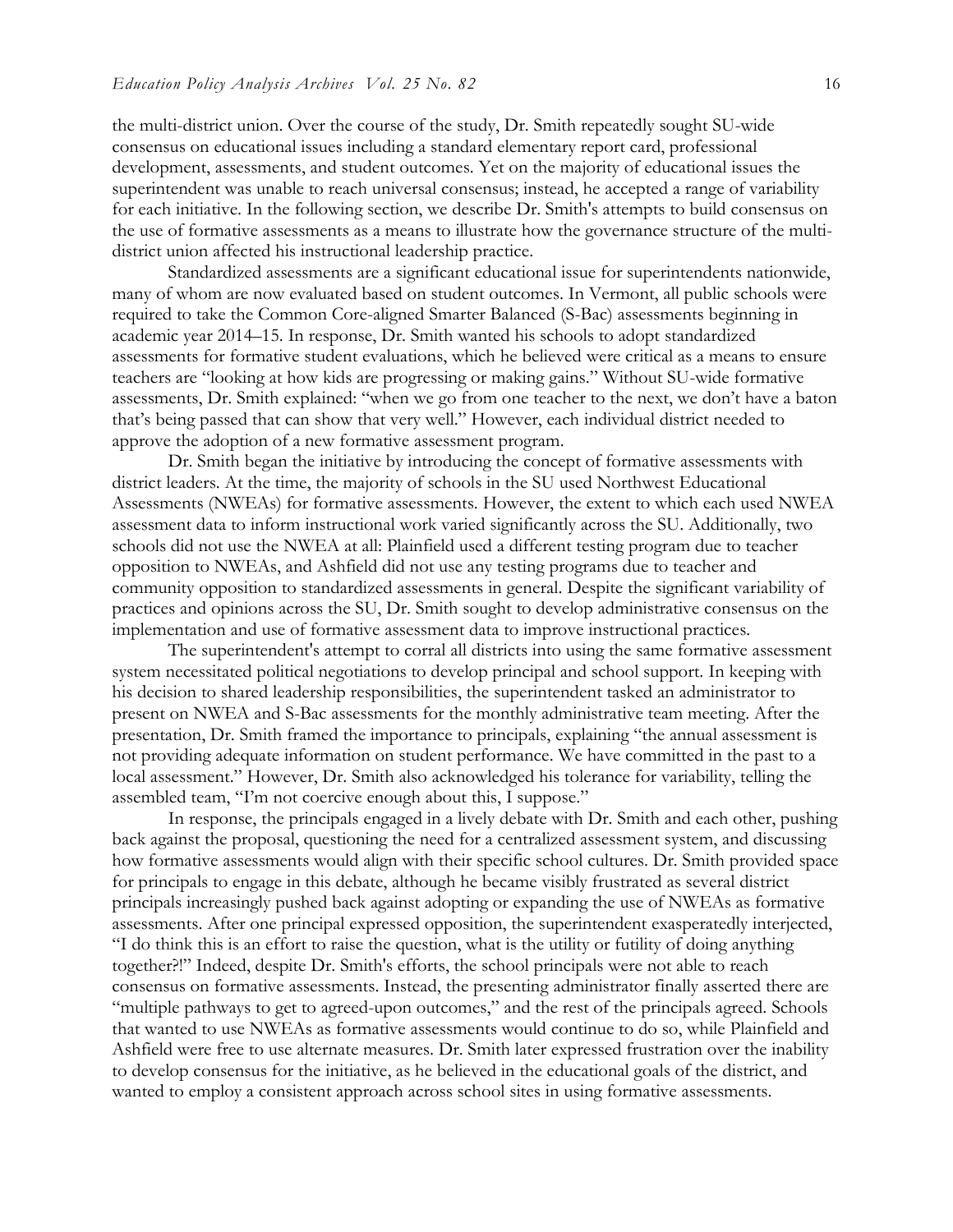#### *Politics First* 17

Some scholars assert instructional decisions should be a central responsibility of a superintendent (e.g., Cuban, 1998; Glass et al., 2000; Johnson, 1996). In the case of this multi-district SU, however, the superintendent's instructional authority is limited due to the organizational structure of the union. In the multi-district union, principals and school boards retain authority as the educational leaders of their semi-autonomous districts, thereby increasing their voice in implementation of SU policies and programs. The superintendent can propose initiatives, as he did with the use of NWEAs as formative assessments SU-wide, but the choice to implement many of those policies and programs resides in the educational leaders of each local district. Lacking the ability to mandate policies, the superintendent in this case study instead sought to develop consensus through communication and relationship-building with each of his educational leaders. Yet Dr. Smith also expressed awareness that universal adoption for educational programming was unlikely, and consequently accepted some variability of implementation across the SU. Furthermore, due to the extensive time spent in political work, the superintendent had less time available to engage in instructional work. Thus, the multi-district superintendent's ability to enact consistent educational policies across the district does not appear to be feasible without negotiations and flexibility for school districts.

## **Managerial Responsibilities**

Dr. Smith spends the smallest percentage of his total time (23.6%) on managerial tasks. The superintendent self-reported disliking many of these required tasks. Dr. Smith's limited time and interest in managerial tasks diverges from previous research on single districts, where superintendents report managerial responsibilities encompass the majority of their time (Jones & Howley, 2009), and are of high importance and value for their work overall (Kowalski et al., 2010).

There are two factors that appear to influence the extent of managerial work the superintendent engages in across the SU. First, from a logistical standpoint, Dr. Smith's daily schedule does not provide extensive time for managerial responsibilities, as his time is dominated by board meetings. As previously noted, Dr. Smith shifted his schedule to accommodate evening board meetings, therein reducing the amount of time he has available during the day for managerial work.

Second, the organizational structure of the multi-district union engenders flexibility for districts to take responsibility for key managerial tasks, or for them to delegate that responsibility to the SU central office. Several districts in the union, such as Conway and Ashfield, prefer to maintain oversight for tasks such school operations, budgeting, and communication with their local communities. Their independence, while periodically frustrating to the superintendent, reduces some of the managerial workload on the central office. Using the example of setting board meeting agendas, Dr. Smith explained:

It's interesting that in my case, the ideal situation would be that the superintendent and the board chair would collaborate on the agenda for the meeting… I do it to a lesser degree. I initiate the agenda for [the middle and high school], that's the only one I do myself. At [Plainfield], the board chair initiates it and we check in with each other. I have other board chairs that issue their agenda half an hour before the meeting. Actually, I rationalize, I don't have the time to work on all these agendas, so it's fine with me if they have a preform agenda… And they usually try to send it out to me.

In his explanation, Dr. Smith indicates his acceptance and patience with managerial variability across the SU. By sharing governance responsibilities with districts, the superintendent creates a mutually beneficial arrangement, engendering independence to districts who prefer autonomous governance,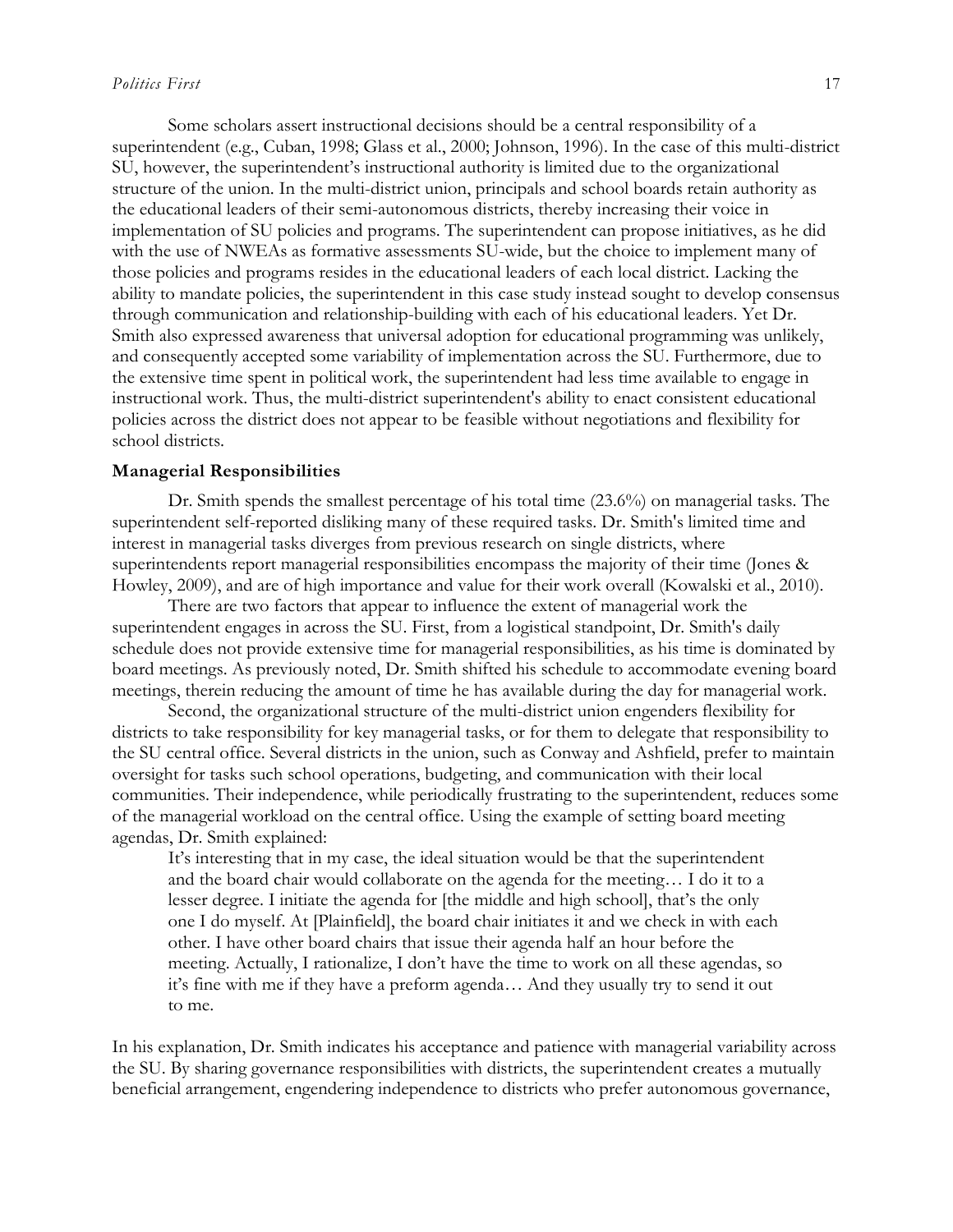while reducing managerial work for the superintendent and central office. However, shared governance does come at a price, in that the more autonomous communities are less likely to perceive Dr. Smith as a managerial leader for their respective districts. Conway, for example, retains the majority of their own managerial work, prompting Dr. Smith to state, "They're not saying superintendent is the authority. That's not what that board's about." This sentiment is echoed by Conway's school board members, one of whom noted that the superintendent had "very little" oversight of Conway's district.

While the shared managerial responsibilities with local boards reduced the overall workload for the multi-district superintendent, this has the potential to create conflict when the superintendent needs to intercede for specific managerial tasks. For example, Dr. Smith is responsible for negotiating union contracts with teachers in the district, a standard managerial responsibility for superintendents. The majority of teachers in the district have the same contract which was negotiated by Dr. Smith, central office staff, and the SU teachers' union. In the SU, however, several districts negotiate their own local contracts for teachers and staff.

Conway is one such district employing a divergent approach to local teacher contracts. The Conway board does not provide a salary schedule for teachers. Instead, the teachers and board agree to an annual percent increase to teacher salaries. While both board members and faculty reported a contentious transition to this contract model, most agree that the model is a good fit for Conway, where the majority of staff have taught at the school for over 20 years. In the words of one teacher:

Many of us tapped out and there was no way for us to go on a straight salary schedule... And the board felt that they wanted to reward us for our years of service, the courses we took, so it was easier for them to work on percent [increases] of our existing salary, so a 3% raise for next year or whatever it turns out to be.

Although Dr. Smith expressed some frustration over the variability in the SU, he also recognized the value in allowing some districts to negotiate their own contracts. Using Conway as an example, Dr. Smith explained his rationale for allowing the district's variable approach:

Legally I should be placing [Conway's new teacher] in a salary schedule based on my analysis of what the person's experience and background is. That's what I do for all the other schools. But they haven't asked me... it's not a battle that I'm going to fight... They value the superintendent partially because I don't give them much grief, and I am able then to do what they want to do. They've had more trouble with previous superintendents. They actually know that retaining good people requires money, and that's a concept that some of these other boards don't get. So that's an asset, from my point of view. I don't want to make enemies with a board that recognizes that if you want to have good people, you've got to pay for them.

The superintendent recognizes his authority to oversee the teacher contracts in Conway, and acknowledges working differently with other districts in the SU. However, Dr. Smith also draws from his knowledge of the board and school to recognize that the board's practices are of value for its local teachers. While unsupportive of their lack of a salary schedule, he does agree with teacher salary levels and the board's rationale behind the salary plan. The superintendent's justification in giving Conway greater discretion over teacher salaries was recognized by Conway's board chair. The chair explained, "The superintendent knows we have a good program, and he's happy, so we make them look good and they leave us alone. He hasn't forced a lot of things he could have forced on us. He allowed us to negotiate our own contract with our staff." Both leaders appear to understand the context in which the superintendent provides Conway with flexibility and limited oversight.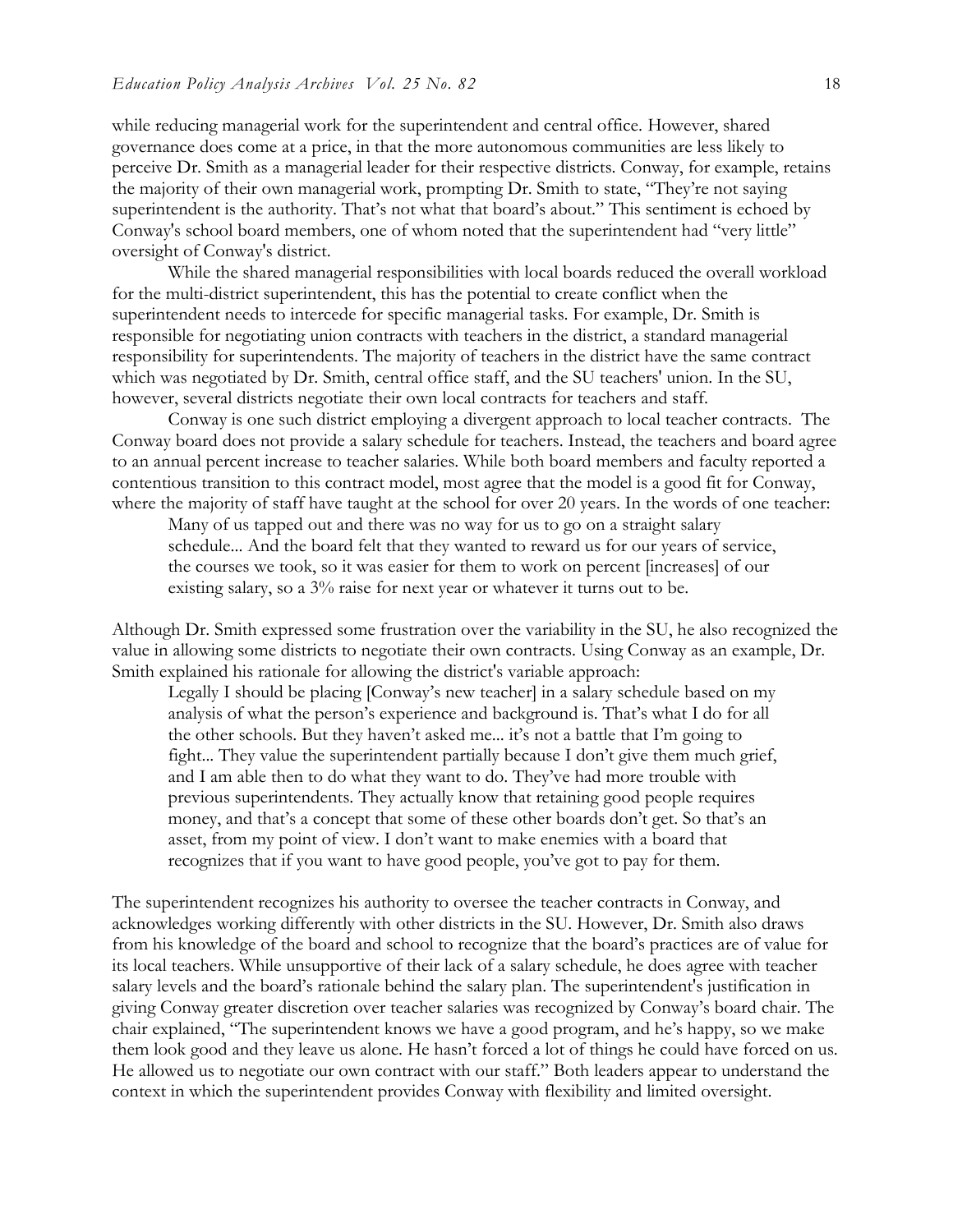In sum, the multi-district superintendent spends less time on managerial roles than other roles due to the semi-autonomous structure of the SU. A significant portion of the superintendent's time is spent attending multiple board meetings outside of traditional work hours, thereby minimizing time available for office work. The superintendent leverages the organizational structure of the SU by enabling districts to take on managerial responsibilities, which reduces his overall managerial work. Similar to his approach with instructional responsibilities, the superintendent also engenders some managerial variability for districts based on his assessment of their needs and strengths. While the superintendent does not always value the extensive variability of governance in the district, he deliberately chooses areas to allow greater flexibility for the good of his SU overall.

# **Discussion and Implications**

The work of a multi-district superintendent is inherently political, due to the organizational structure of the multi-district union. Within the multi-district union, local districts retain some degree of autonomy. The majority of the superintendent's daily work is therefore spent on schoolboard related tasks. Although approximately half of Dr. Smith's work is not formally political, his daily routines are full of politically-driven decisions about governance and autonomy. This in turn reduces his overall time available for managerial and instructional responsibilities.

These role allocations invert Cuban's (1988) framework of the superintendency. In this case, Dr. Smith spent the greatest amount of time on political tasks, followed by instructional, and managerial, respectively. This research suggests a number of deviations from Cuban's framework related to the practice of the multi-district superintendent around each of Cuban's superintendent roles. First, Dr. Smith's political tasks, in addition to dominating his time, differ from those purported by Cuban in nuanced, but significant ways: while the multi-district collaborates with multiple stakeholder groups, he is more reliant on local boards and principals to ensure community values are reflected in district work. As evidenced by the FRL and standardized assessment examples in this case, the representation of these values was of greater concern in process than policy outcome; that is, values were addressed through diverse means to achieve common SU-wide outcomes. Secondly, respect for local autonomy and reliance on local school boards and principals, as well as limiting state statutes in this case, translates to fewer union negotiations and personnel management by Dr. Smith, as these managerial tasks can be delegated to the local level. Finally, while the superintendent may set instructional goals for the SU, the power of local-level leaders can curtail his ability to direct district-wide curriculum, pedagogy, and assessment decisions. The continual negotiation between superintendent and local-level power over decision-making across traditional superintendent roles reinforces the weight given to political responsibilities for Dr. Smith.

The experiences of Dr. Smith depict a complex role overseeing a decentralized, semiautonomous SU where the context of each individual district requires differentiated leadership. The organizational structure of the multi-district union appears to shape his practice, altering the superintendent's instructional work to that of an advisor who helps inform, guide, and develop consensus across semi-autonomous districts. The superintendent empowers local leaders to introduce policies and programs, while also engendering flexibility for implementation and adoption of SU-wide initiatives. The net result is the multi-district superintendent acts as a political advisor for each local district, encouraging it to achieve some degree of alignment within a decentralized system.

Dr. Smith is cognizant that a multi-district superintendency may seem confusing or problematic to single district administrators. However, he believes the organizational structure is beneficial for his work as a superintendent: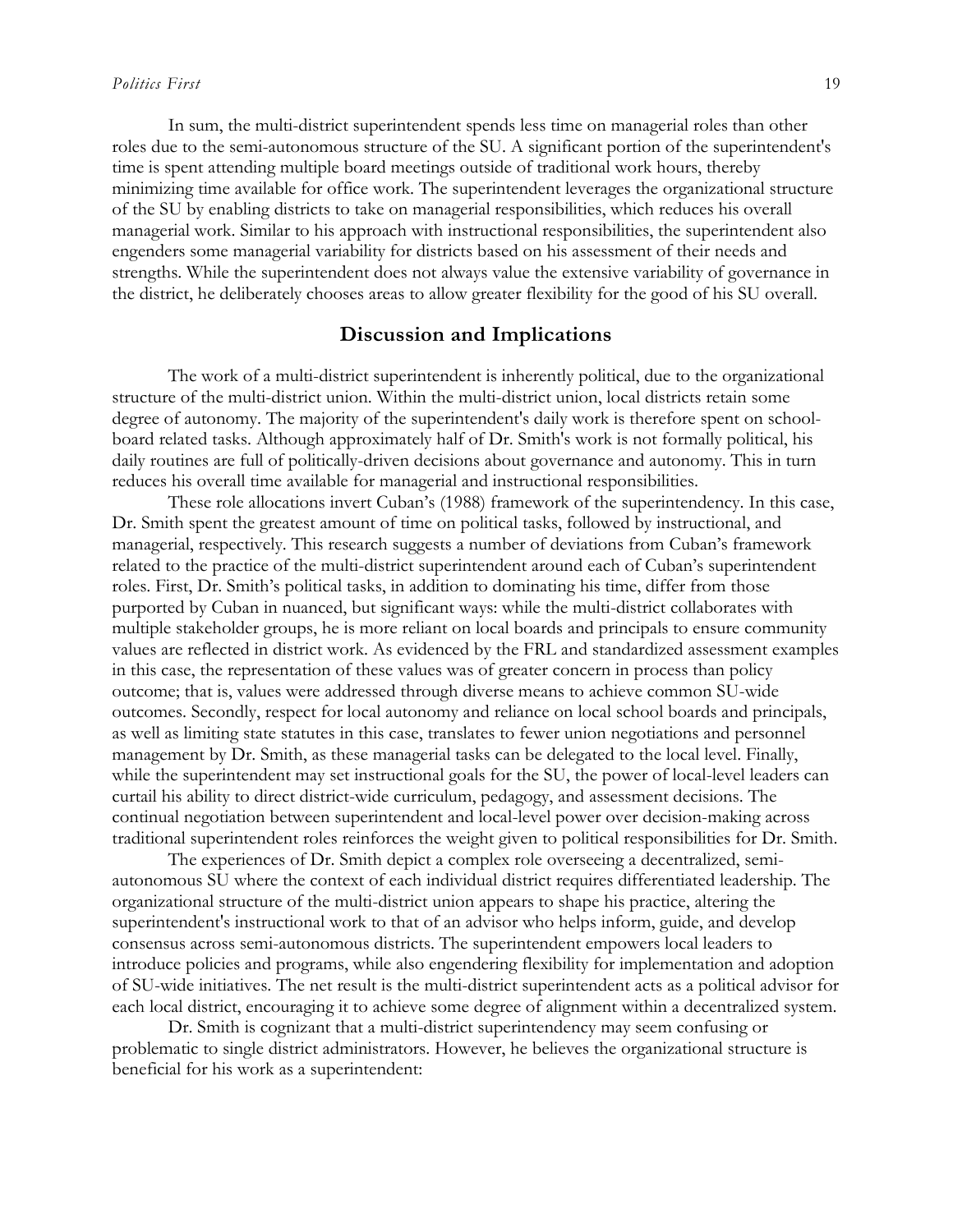I view it as a positive attribute to have so many boards. It may not be very efficient, or make sense to other people, but for me, I like it. It suits me. I wouldn't want to work with just one board. They're too dependent. Just one board becomes so dependent and narrow that the administration or the board can become obsessed with a particular issue. Having just one board tends to reduce the options of thought and perspective . . . Some people really have an axe to grind. I'm sure most of my colleagues across the nation have experience with these characters. But they're elected to public office, and so the challenge is to work with them as a superintendent. When I have so many boards, I can really put that obsession in perspective.

To Dr. Smith, the multi-district structure enables him to be a statesman who advises each district, while also slowly herding his multiple school board members towards greater consensus and uniformity of practices, policies, and programs. Dr. Smith's approach to leadership includes empowering local principals and boards to take on managerial and instructional leadership roles that might traditionally be part of the superintendent's work. He also enables principals to bring forth proposals he initiates, such as implementing Free and Reduced-Price Lunch, thereby ensuring SUwide programs can encapsulate local needs. Likewise, some district boards are able to take on managerial responsibilities that would otherwise be run through central office, thereby preserving some local control while reducing the central office workload. By providing a flexible approach to leadership, Dr. Smith responds to and preserves the semi-autonomous governance structure of the union. A consequence, however, is that he is frequently unable to gain uniform adoption of initiatives, policies, and programs. Instead, as superintendent, Dr. Smith seemed to develop patience and acceptance of variability across his region.

An unanticipated finding of this study relates to the governance structure's reliance on local contexts. Given that the SU encompasses multiple, diverse community districts, each with its own economic, social, and demographic composition, it is apparent that this complex and multi-faceted SU context influences the practice of the multi-district superintendent's work. In this case, Dr. Smith negotiated differing levels of autonomy with various boards and principals depending on local level dominant values and economic fabric. This was exemplified through organic marketing of the FRL program in one school and teacher salary schedules in another. The importance of context is further illustrated in Dr. Smith's practices of increasing autonomy at the local level when those values and practices are in concert with his own vision for the SU, while asserting greater authority over local communities not in alignment with his agenda. Finally, the context of the SU contributed to Dr. Smith's political time allocations to the extent that the geographic isolation and rugged terrain of several districts contributed to greater time spent in transit to and from local board meetings.

As this is a single case study, it is possible—and even likely—that other multi-district superintendents employ different strategies to developing a centralized vision for their respective SUs. By design, multi-district unions preserve some degree of local control through the inclusion of local school boards; thus, we would anticipate local contexts would alter the conditions of the multidistrict superintendent's practice. Yet multi-district unions are not designed as centralized LEAs, and as such, local educational leaders within SUs are unlikely to respond to top-down directive authority. Given this structure, Dr. Smith's experience may be typical of multi-district superintendents, as the position is inherently political when a superintendent must work with multiple boards.

As an early study on the phenomenon of the multi-district superintendent, this research posits three findings for future exploration. First, the multi-district union is characterized by tensions between the multi-district union's commitment to local control and autonomy and the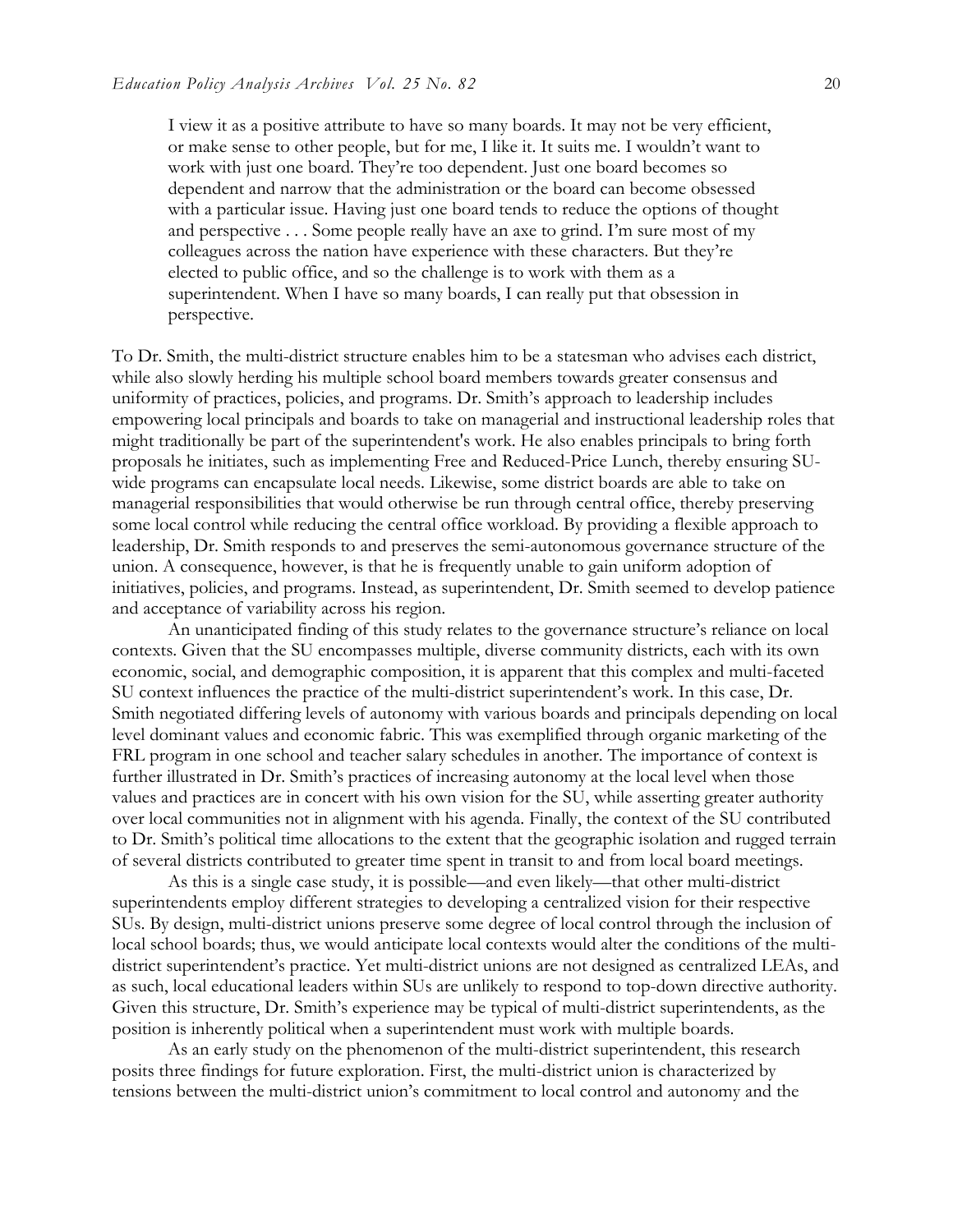union's centralized goals and mandates. Second, our data suggest the multi-district superintendent has an inverse relationship to the established roles of the single-district superintendent: political, instructional, and managerial, in descending time allotment. Third, and consequently, this semiautonomous nature of localized districts in decision-making increases the superintendent's role as political advisor, heavily reliant on the success of negotiations to move individual districts in a common, unified direction. This political dance requires flexibility on the part of the multi-district superintendent to implement initiatives based on local level contexts, values, needs, and interests. These findings indicate the power of the organizational structure of the multi-district union in influencing the deviant role allocations of the multi-district superintendent.

#### **Implications for Policy Makers and Leadership Preparation Programs**

Our exemplary case study illustrates how the role allocations of one multi-district superintendent is predominantly political, with less time available for instructional and managerial work. Policymakers evaluating multi-district unions might use this case study as a means to examine their priorities for LEA organization and governance. Based on our analysis, we believe it would be unlikely for a multi-district superintendent to be able to work like a single-district superintendent. What we can learn from this case study, however, is that a multi-district governance structure may enable preservation of local control for districts while providing expert advice from a certified administrator. For regions of the country seeking consolidation without loss of local governance, multi-district unions may be a feasible alternative, provided all involved understand the distinctiveness of the multi-district superintendent's role. The nature of this kind of regionalization is that the superintendent will not be able to provide the level of managerial or instructional oversight typical in other traditional LEAs. In turn, local boards and principals must be empowered and prepared to retain some degree of managerial and instructional leadership for their districts.

Proponents of consolidation may perceive this case of the multi-district superintendent to serve as another rationale for further centralization by eliminating local district boards. The centralization of decision-making with a clear hierarchy for decision-making should, arguably, reduce the amount of time spent on political tasks and increase time devoted to educational work. However, this research highlights the diverse communities represented in a multi-district supervisory union, each with its own ideas and values about the purpose of schooling. Centralized governance only further removes educational decisions from the community level (Tieken, 2014). Consolidation, then, does not reduce school-community tensions or conflicts between leaders and places; it simply concentrates them in one building, and has the potential to damage relations between the consolidated districts and the small towns where the school serves as the heart of the community (Howley et al., 2011).

More effective policy recommendations for multi-district superintendents should address improving the current structure of these regional districts. As previously discussed, Vermont's legislature has been slow to delegate necessary authority to superintendents, such as designating their role in hiring principals and school staff throughout the union and the authority to own property, forcing SUs to rent central office buildings and bus garages (V.S.A. § 153). From a policy perspective, ensuring superintendents are legally granted basic governance responsibilities would be a good start to improving their work in multi-district settings.

Based on our findings, we posit that superintendents in multi-district unions are likely to have significantly different experiences than their single district peers. Multi-district superintendents' work requires political facility, knowledge of the diverse context of their multiple communities, developing and maintaining positive external relations with multiple stakeholders, and retaining comfort with negotiation and variability across the LEA. We argue these skills are beneficial not only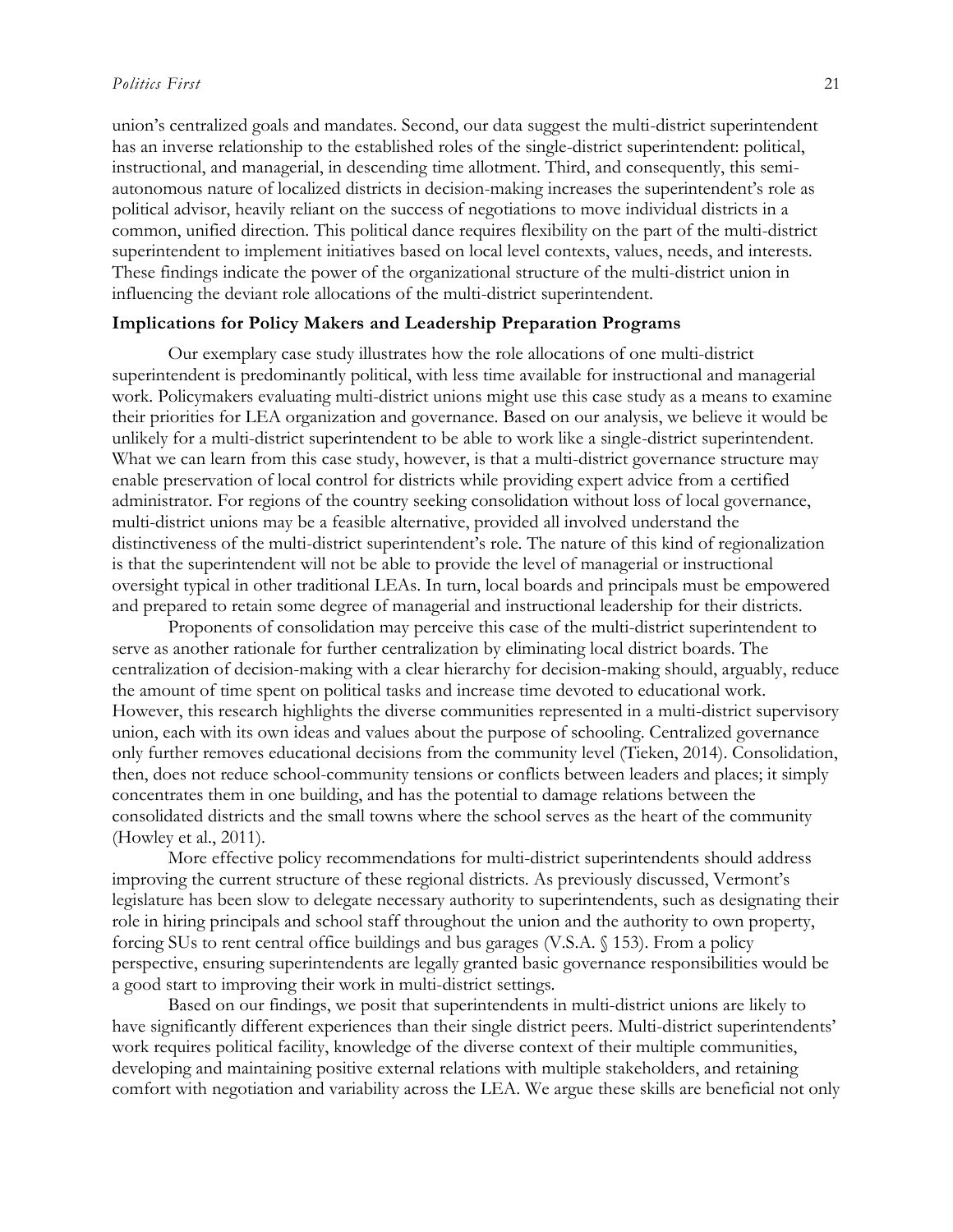for multi-district superintendents, but also for administrative leaders working in rural districts. Therefore, we recommend administrative leadership programs introduce the concept of joint or multi-district superintendents in their work, and develop some of the essential political and administrative skills that will help these superintendents succeed, regardless of their placements. We also encourage preparation programs to develop opportunities for professional development and networking specifically for regional superintendents. The MARS organization is one example of a group that supports ongoing development and networking for multi-district superintendents, and may serve as a good model for other states and organizations working with these administrators.

#### **Implications for Research**

As a single, exemplary case study, findings from our study are limited in their scope. More research on the work and time allocations of multi-district superintendents is needed, particularly to understand the range of experiences for these district leaders. Of particular importance will be an investigation on the size and work of central office staff in multi-district unions. Multi-district unions are proposed as a means to streamline central offices; therefore, more research is needed to understand the effects on upper levels of administration. It is unclear what additional stress, if any, a multi-district superintendent places on central office staff. Although multi-district unions are often proposed as a means to provide economies of scale, our study did not investigate the economic implications of this structure. Therefore, future work on central office staffing would benefit from examination on the financial aspects of such governance structures. Finally, given the lack of research on this increasingly popular organizational structure, we strongly advocate for large-scale research on the work of multi-district superintendents throughout the country.

As the country moves to consider increasingly large school districts as a cost-saving measure, it is important to take stock of the challenges and benefits that come with this form of governance. The challenges of a regional superintendency are numerous, yet Dr. Smith repeatedly confirmed his commitment and enjoyment of the work. In our last conversation, Dr. Smith shared, "I realize, reflecting on my career, I've been very fortunate to have all these boards. I act as a psychologist and a teacher in all these board meetings. My job has been helping all these well-intentioned people be the best they can be." While this study illustrates a single example of a complex role, this multidistrict superintendent helps explain the complexities of leadership across a semi-autonomous region. Ultimately, the organization and work of a multi-district superintendent is the sign of regions where school boards are still perceived to have value and power in public schooling, bridging the gap between local control and centralized educational governance.

# **Acknowledgements**

We would like to thank the anonymous EPAA reviewers who provided valuable feedback to strengthen our manuscript. We appreciate the time and support from the school boards, principals, and community members in Vermont who participated in this study. Finally, we express deep gratitude to Dr. John Smith for sharing his stories, data records, and time with us; this work would not be possible without his ongoing support.

## **References**

Björk, L. G., Browne-Ferrigno, T., & Kowalski, T. J. (2014). The superintendent and educational reform in the United States of America. *Leadership and Policy in Schools*, *13*(4), 444–465.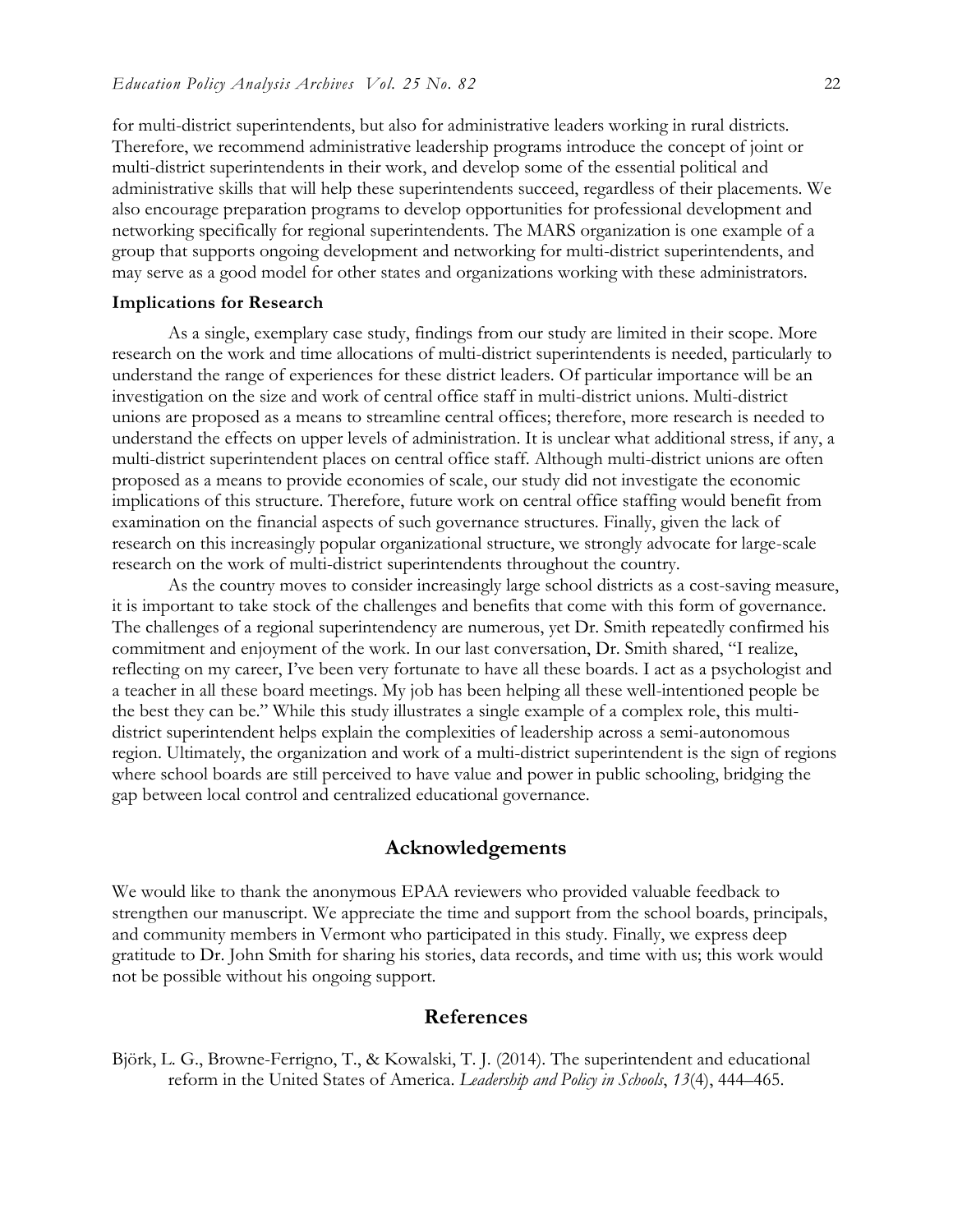- Blauwkamp, J. M., Longo, P. J., & Anderson, J. (2011). School consolidation in Nebraska: Economic efficiency vs. rural community life. *Online Journal of Rural Research & Policy*, *6*(1), 1-21. <https://doi.org/10.4148/ojrrp.v6i1.1309>
- Boyd, W. L. (1974). The School Superintendent: Educational Statesman or Political Strategist? *Administrator's Notebook*, *22*(9), 1-4.
- Boyd, W. L. (1976). The Public, The Professionals, and Educational Policy Making: Who Governs? *Teachers College Record*, *77*(4), 539-77.
- Bredeson, P. V, Klar, H. W., & Johansson, O. (2011). Context-responsive leadership: Examining superintendent leadership in context. *Education Policy Analysis Archives*, *19*(1918). http://dx.doi.org/10.14507/epaa.v19n18.2011
- Browne-Ferrigno, T., & Glass, T. E. (2005). Superintendent as organizational manager. In L. G. Bjork & T. J. Kowalski (Eds.), *The contemporary superintendent: Preparation, practice, and development* (137-161). Thousand Oaks, CA: Corwin Press.
- Bryan, F. M. (2010). *Real democracy: The New England town meeting and how it works*. Chicago: University of Chicago Press.
- Budge, K. (2006). Rural Leaders, Rural Places: Problem, Privilege, and Possibility. *Journal of Research in Rural Education*, *21*(13).
- Budge, K. M. (2010). Why shouldn't rural kids have it all? Place-conscious leadership in an era of extralocal reform policy. *Education Policy Analysis Archives*, *18*(1), 1-26. <https://doi.org/10.14507/epaa.v18n1.2010>
- Corbett, M. (2010). Wharf talk, home talk, and school talk: The politics of language in a coastal community. In K. A. Schafft & A. Y. Jackson (Eds.), *Rural education for the twenty-first century: Identity, place, and community in a globalizing world* (pp. 115-131). University Park, PA: Penn State Press.
- Creswell, J. W. (2012). *Qualitative Inquiry and Research Design: Choosing Among Five Approaches*. Thousand Oaks, CA: Sage.
- Crowson, R. L. (1987). The local school district superintendency: A puzzling administrative role. *Educational Administration Quarterly*, *23*(3), 49-69. <https://doi.org/10.1177/0013161X87023003004>
- Cuban, L. (1988). *The managerial imperative and the practice of leadership in schools*. Albany: State University of New York Press.
- Education Commission of the States. (2016). *50-State comparison: K-12 governance structures*. Retrieved from<http://www.ecs.org/k-12-governance-structures/>
- Education Commission of the States. (2016). *50-State comparison: K-12 governance structures*, *regional boards.* Retrieved from [http://ecs.force.com/mbdata/mbquestRT?rep=K12G513E](http://ecs.force.com/mbdata/mbquestRT?rep=K12G513)ducation Commission of the States. (2016). *50-State comparison: K-12 governance structures, regional superintendents*. Retrieved from<http://ecs.force.com/mbdata/mbquestRT?rep=K12G613>
- Education Commission of the States. (2016). *50-State comparison: K-12 governance structures, local boards*. Retrieved from<http://ecs.force.com/mbdata/mbquestRT?rep=K12G713>
- Education Commission of the States. (2016). *50-State comparison: K-12 governance structures, local superintendents*. Retrieved from<http://ecs.force.com/mbdata/mbquestRT?rep=K12G813>
- Emerson, R. M., Fretz, R. I., & Shaw, L. L. (2011). *Writing Ethnographic Fieldnotes*. Chicago: University of Chicago Press.<https://doi.org/10.7208/chicago/9780226206868.001.0001>
- Fairman, J. C., & Donis-Keller, C. (2012). School district reorganization in Maine: Lessons learned for policy and process. *Maine Policy Review* 21(2), pp. 24 -40.
- Gammill, S., & Vaughn, C. (2011). Lessons for a rural female superintendent: Gender, leadership, and politics. *Advancing Women in Leadership*, *31*(1), 113-123.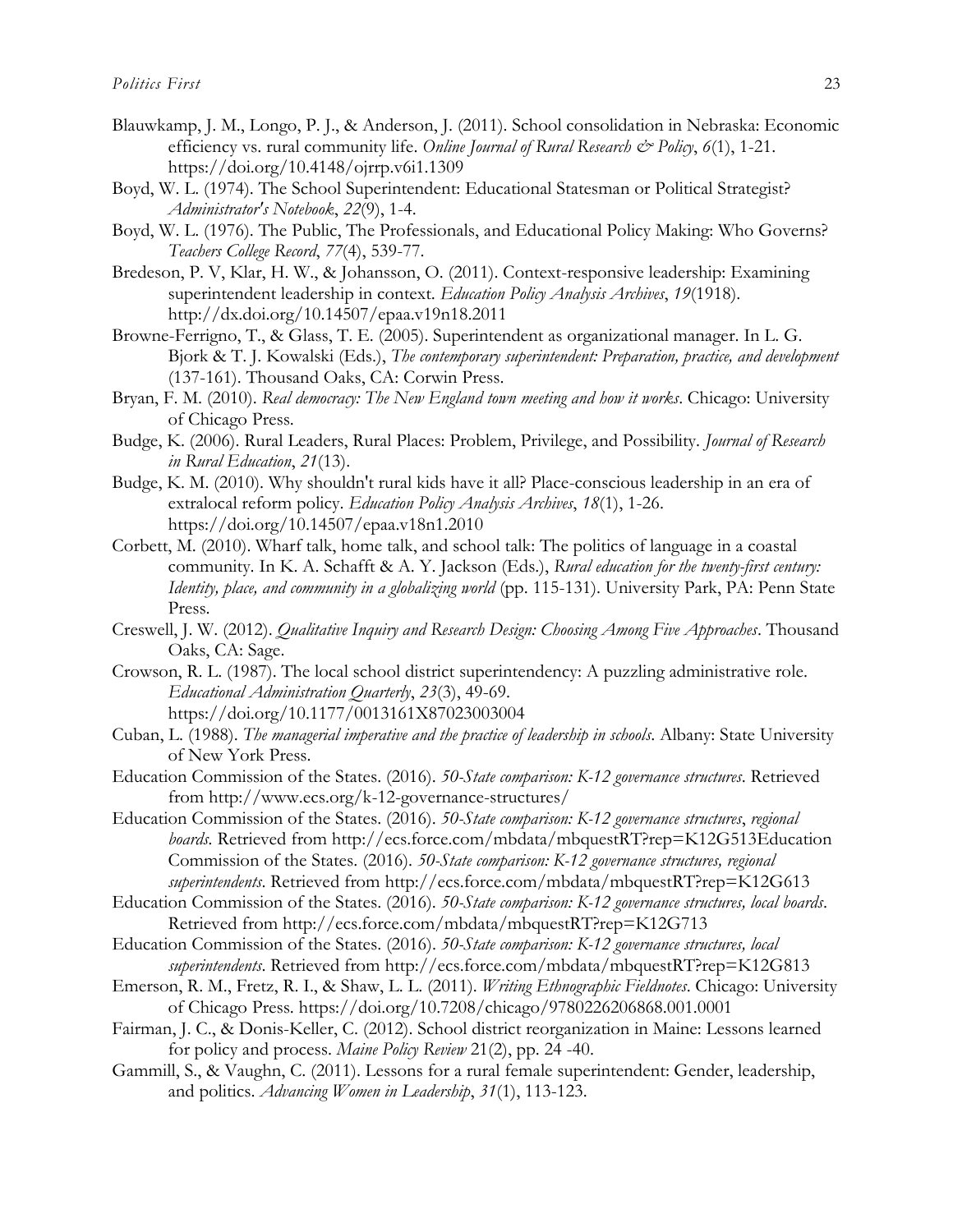- Glass, T. E., Bjork, L., & Brunner, C. C. (2001). *The study of the American superintendency, 2000: A look at the superintendent of education in the new millennium.* Arlington, VA: American Association of School Administrators.
- Grissom, J. A., & Andersen, S. (2012). Why superintendents turn over. *American Educational Research Journal*, *49*(6), 1146-1180.<https://doi.org/10.3102/0002831212462622>
- Hall, D. (2016). *Local control as resistance: Policy and practice of autonomous school boards*. (Unpublished doctoral dissertation). The Pennsylvania State University: University Park, PA.
- Hammersley, M., & Atkinson, P. (2007). *Ethnography: Principles in practice*. New York: Routledge.
- Harmon, H. L., & Schafft, K. (2009). Rural school leadership for collaborative community development. *Rural Educator*, *30*(3), 4-9.
- Howley, A., & Howley, C. (2006). Small schools and the pressure to consolidate. *Education Policy Analysis Archives, 14*(1), 1-31.<https://doi.org/10.14507/epaa.v14n10.2006>
- Howley, A., Howley, C. B., Rhodes, M. E., & Yahn, J. J. (2014). Three contemporary dilemmas for rural superintendents. *Peabody Journal of Education*, *89*(5), 619-638. <https://doi.org/10.1080/0161956X.2014.956556>
- Howley, C., Johnson, J., & Petrie, J. (2011). *Consolidation of schools and districts: What the research says and what it means.* Boulder, CO: National Education Policy Center.
- Jenkins, C. (2007). Considering the community: How one rural superintendent perceives community values and their effect on decision-making. *The Rural Educator*, *28*(3), 28–32.
- Johnson, J., Showalter, D., Klein, R., & Lester, C. (2014). *Why Rural Matters 2013-2014: The Condition of Rural Education in the 50 States.* Washington, D.C.: Rural School and Community Trust.
- Johnson, S. M. (1996). *Leading to Change: The Challenge of the New Superintendency*. San Francisco: Jossey-Bass.
- Jones, K., & Howley, A. (2009). Contextual Influences on Superintendents' Time Usage. *Education Policy Analysis Archives*, *17*(23).<https://doi.org/10.14507/epaa.v17n23.2009>
- Kowalski, T. J. (2005). Evolution of the school district superintendent position. In L. G. Bjork & T. J. Kowalski (Eds.), *The contemporary superintendent: Preparation, practice, and development* (1-18). Thousand Oaks, CA: Corwin Press.
- Lamkin, M. L. (2006). Challenges and changes faced by rural superintendents. *Rural Educator*, 28(1), 17-24.
- LeCompte, M. D., & Schensul, J. J. (2010). *Designing and Conducting Ethnographic Research* (Vol. 1). Lanham, MD: AltaMira.
- Leithwood, K., Louis, K. S., Anderson, S., & Wahlstrom, K. (2004). *Review of research: How leadership influences student learning.* The Wallace Foundation.
- Massachusetts Association of Regional Schools. (2009). *A study of central office capacity in regional districts.*  Holliston, MA: Author. Retrieved from

<http://www.doe.mass.edu/research/reports/2009/11MARS.pdf>

- Masumoto, M., & Brown-Welty, S. (2009). Case study of leadership practices and school-community Interrelationships in high-performing, high-poverty, rural California high schools. *Journal of Research in Rural Education*, *24*(241).
- Mathis, W. J. (2015, Sept 8). William Mathis: The history of school consolidation battles. *Vermont Digger.* Retrieved from [http://vtdigger.org/2015/09/08/william-mathis-the-history-of](http://vtdigger.org/2015/09/08/william-mathis-the-history-of-school-consolidation-battles/?utm_source=VTDigger+Subscribers+and+Donors&utm_campaign=2f42eec13d-Weekly+Update&utm_medium=email&utm_term=0_dc3c5486db-2f42eec13d-405531337)[school-consolidation-](http://vtdigger.org/2015/09/08/william-mathis-the-history-of-school-consolidation-battles/?utm_source=VTDigger+Subscribers+and+Donors&utm_campaign=2f42eec13d-Weekly+Update&utm_medium=email&utm_term=0_dc3c5486db-2f42eec13d-405531337)

[battles/?utm\\_source=VTDigger+Subscribers+and+Donors&utm\\_campaign=2f42eec13d-](http://vtdigger.org/2015/09/08/william-mathis-the-history-of-school-consolidation-battles/?utm_source=VTDigger+Subscribers+and+Donors&utm_campaign=2f42eec13d-Weekly+Update&utm_medium=email&utm_term=0_dc3c5486db-2f42eec13d-405531337)[Weekly+Update&utm\\_medium=email&utm\\_term=0\\_dc3c5486db-2f42eec13d-405531337](http://vtdigger.org/2015/09/08/william-mathis-the-history-of-school-consolidation-battles/?utm_source=VTDigger+Subscribers+and+Donors&utm_campaign=2f42eec13d-Weekly+Update&utm_medium=email&utm_term=0_dc3c5486db-2f42eec13d-405531337)

McHenry-Sorber, E. (2014). The power of competing narratives: A new interpretation of rural school-community relations. *Peabody Journal of Education, 89*(5), 580-592.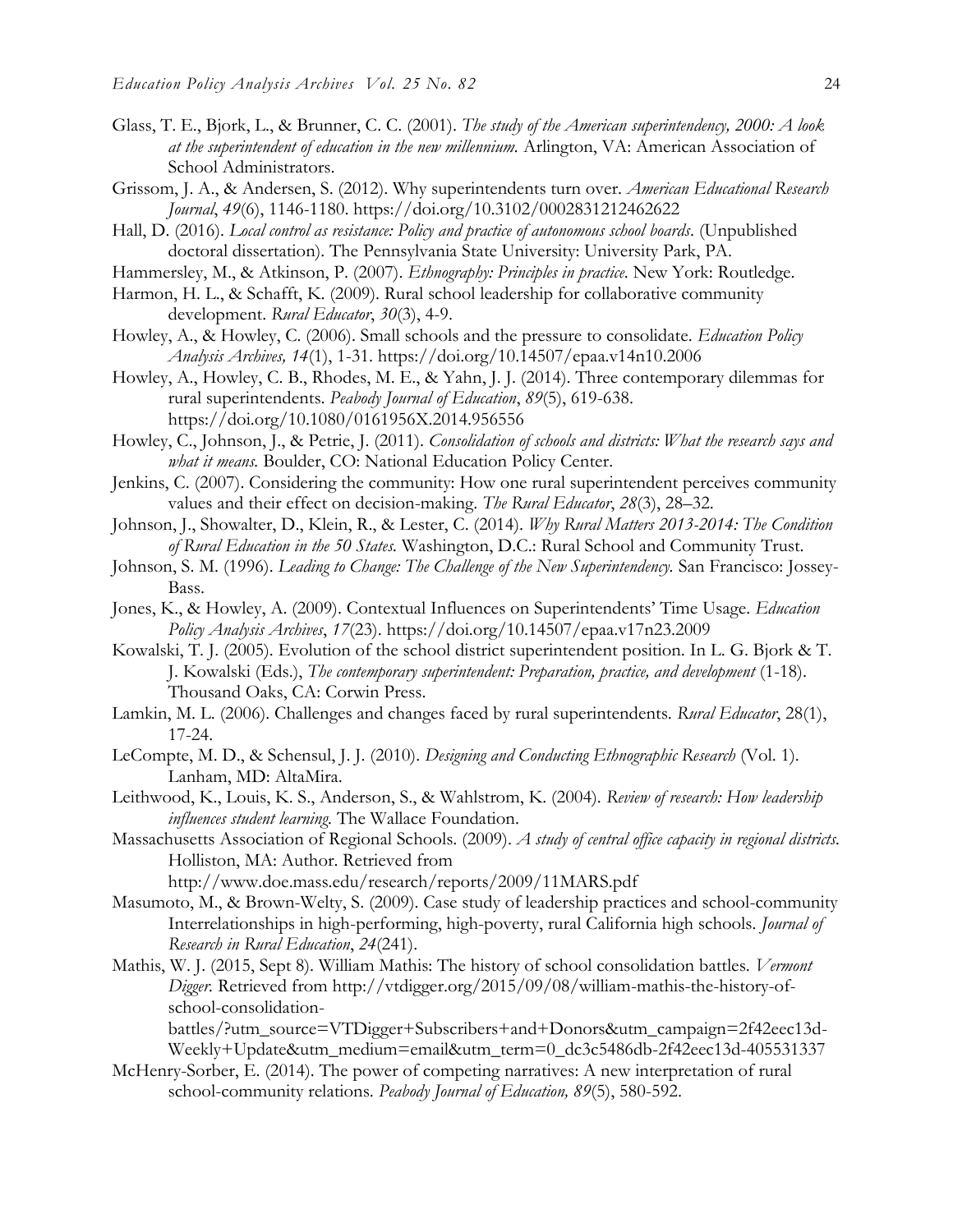- McHenry-Sorber, E., & Schafft, K.A. (2014). 'Make my day, shoot a teacher': Tactics of inclusion and exclusion, and the contestation of community in a rural school-community conflict. *International Journal of Inclusive Education, 19*(7), 733-747.
- Miles, B. M., Huberman, A. M., & Saldaña, J. (2014). *Qualitative Data Analysis, 3rd Ed.* Thousand Oaks, CA: Sage.
- Mountford, M. (2004). Motives and power of school board members: Implications for school board-superintendent relationships. *Educational Administration Quarterly, 40*(5), 704-741. <https://doi.org/10.1177/0013161X04268843>
- National Center for Education Statistics. (2014). Rural education in America: Number of public school districts, by district urban-centric 12-category locale and state or jurisdiction: 2013–14 [Data file]. Retrieved from<https://nces.ed.gov/surveys/ruraled/tables/a.1.a.-1.asp>
- Nitta, K., Holley, M., & Wrobel, S. (2010). A phenomenological study of rural school consolidation. Journal of Research in Rural Education, 25(2), 1-19. Retrieved from http://jrre.psu. edu/articles/25-2.pdf
- Petersen, G. J. (2002). Singing the same tune: Principals' and school board members' perceptions of the superintendent's role as instructional leader. *Journal of Educational Administration*, *40*(2), 158-171.<https://doi.org/10.1108/09578230210421114>
- Petersen, G. J., & Short, P. M. (2001). The school board president's perception of the district superintendent: Applying the lenses of social influence and social style. *Educational Administration Quarterly*, *37*(4), 533-570.<https://doi.org/10.1177/00131610121969415>
- Ragin, C. C., & Amoroso, L. M. (2010). *Constructing social research: The unity and diversity of method*. Thousand Oaks, CA: Sage.
- Rogers, J. D., Glesner, T. J., & Meyers, H. W. (2014). Early experiences implementing voluntary school district mergers in Vermont. *Journal of Research in Rural Education, 29*(7), 1-14.
- Sherman, J. 2009. *Those who work, those who don't: Poverty, morality, and family in rural America*. Minneapolis: University of Minnesota Press.
- Sperry, S. R. & Hill, P. T. (2015). *The politics of K-12 education in small rural school districts: The case of Idaho.* Rural Opportunities Consortium of Idaho*.* Retrieved from [http://www.rociidaho.org/wp-content/uploads/2015/01/ROCI\\_2014\\_K-](http://www.rociidaho.org/wp-content/uploads/2015/01/ROCI_2014_K-12Politics_FINAL.pdf)[12Politics\\_FINAL.pdf](http://www.rociidaho.org/wp-content/uploads/2015/01/ROCI_2014_K-12Politics_FINAL.pdf)
- Tieken, M. C. (2014). *Why rural schools matter*. Chapel Hill: University of North Carolina Press Books. <https://doi.org/10.5149/northcarolina/9781469618487.001.0001>
- Trujillo, T. M. (2013). The disproportionate erosion of local control: Urban school boards, highstakes accountability, and democracy. *Educational Policy, 27*(2), 334-359. <https://doi.org/10.1177/0895904812465118>
- Voluntary School District Merger: Act 153. V.S.A. (2010).

Vermont AOE. (2014, Jan 14). *Report of the Act 156 (2012): Working group to develop an implementation plan for the transition of special education staff to employment by Supervisory Unions. Barre, VT: Author.* 

- Vermont School Boards Association. (2012). *The essential work of Vermont school boards: 2012 2015 ed.* Author: Montpelier, VT. Retrieved from<http://www.vtvsba.org/work.html>
- Vermont State Board of Education. (2014 Aug 19). *Statement and resolution on assessment and accountability.* Montpellier, VT: State Board of Education.
- Vermont Superintendents Association. (2009). *Leadership duties under Vermont law.* Author: Montpelier, VT.
- Yin, R. K. (2013). *Case study research: Design and methods*. Thousand Oaks, CA: Sage.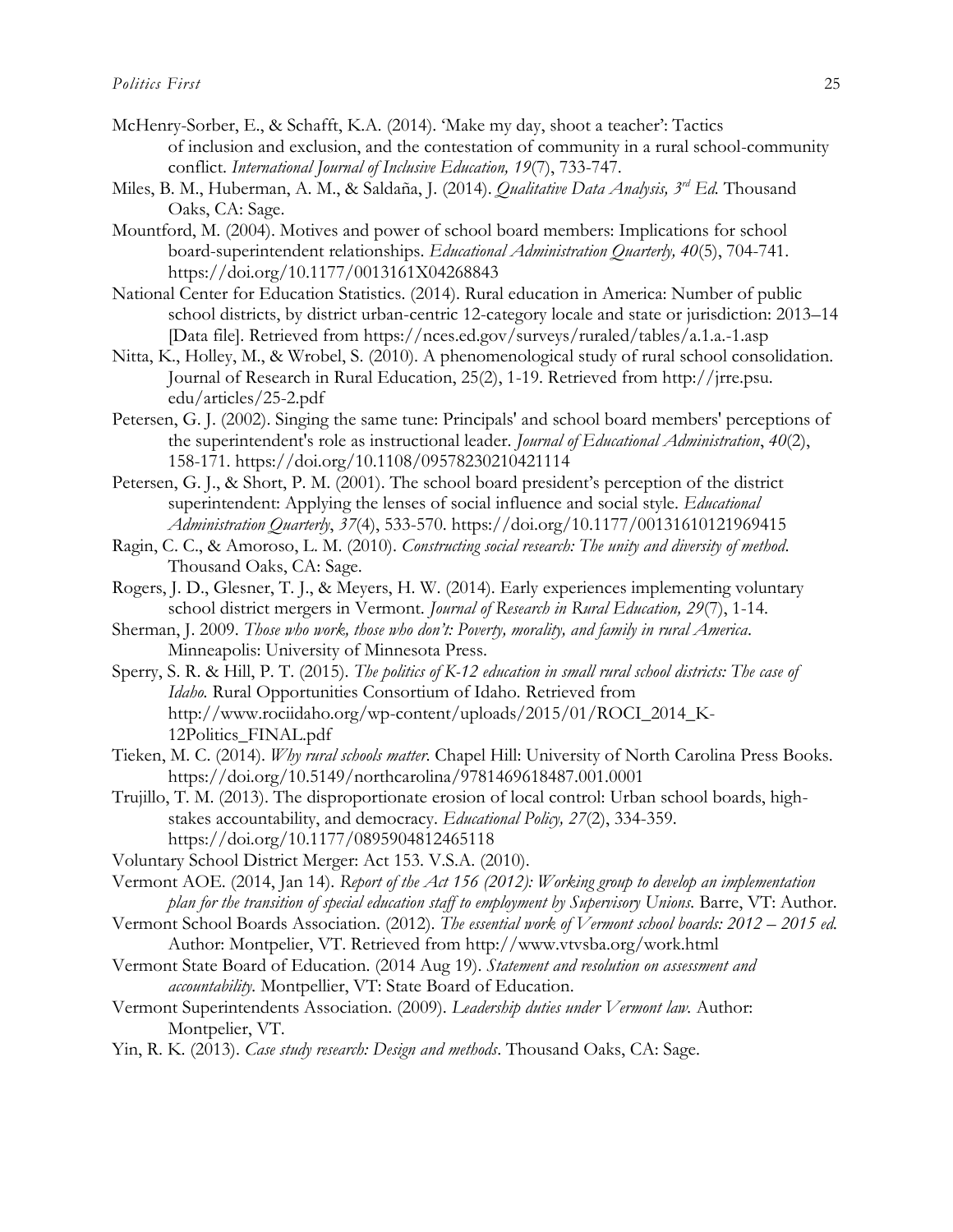# **About the Author**

#### **Daniella Hall**

Clemson University [Dhall5@clemson.edu](mailto:Dhall5@clemson.edu) <https://orcid.org/0000-0001-7712-1925>

Dr. Hall is an assistant professor of educational leadership in the Department of Educational and Organizational Leadership Development at Clemson University. Her research focuses on school district leadership in rural contexts. Her current research examines the relationship between educational politics, administration, and local communities.

#### **Erin McHenry-Sorber**

West Virginia University

[ecmchenrysorber@mail.wvu.edu](mailto:ecmchenrysorber@mail.wvu.edu)

Dr. McHenry-Sorber is an assistant professor of higher education and senior scholar of the Center for the Future of Land-Grant Education at West Virginia University. Her research interests include relationships between rural schools and their contexts. Her current research projects include an investigation of rural teacher shortages and gendered barriers and opportunities to postsecondary access for rural Appalachian students.

# education policy analysis archives

Volume 25 Number 82 August 7, 2017 ISSN 1068-2341

## $\left($

SOMERIST READERS are free to copy, display, and distribute this article, as long as the work is attributed to the author(s) and **Education Policy Analysis Archives,** it is distributed for noncommercial purposes only, and no alteration or transformation is made in the work. More details of this Creative Commons license are available at

http://creativecommons.org/licenses/by-nc-sa/3.0/. All other uses must be approved by the author(s) or **EPAA**. **EPAA** is published by the Mary Lou Fulton Institute and Graduate School of Education at Arizona State University Articles are indexed in CIRC (Clasificación Integrada de Revistas Científicas, Spain), DIALNET (Spain), [Directory of Open Access Journals,](http://www.doaj.org/) EBSCO Education Research Complete, ERIC, Education Full Text (H.W. Wilson), QUALIS A2 (Brazil), SCImago Journal Rank; SCOPUS, SOCOLAR (China).

Please send errata notes to Audrey Amrein-Beardsley at [audrey.beardsley@asu.edu](mailto:audrey.beardsley@asu.edu)

**Join EPAA's Facebook community** at<https://www.facebook.com/EPAAAAPE> and **Twitter feed** @epaa\_aape.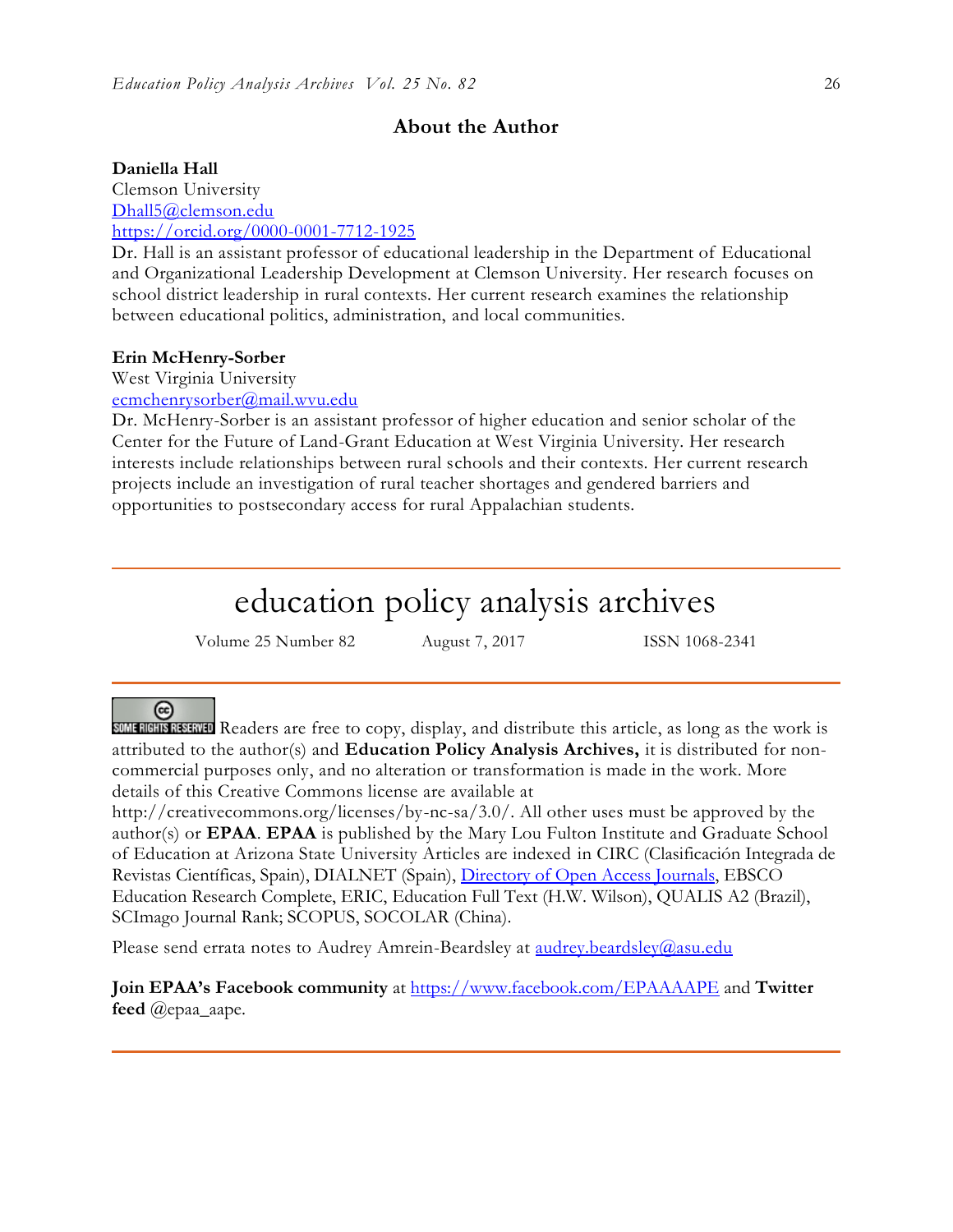# education policy analysis archives editorial board

Lead Editor: **Audrey Amrein-Beardsley** (Arizona State University) Editor Consultor: **Gustavo E. Fischman** (Arizona State University) Associate Editors: **David Carlson, Lauren Harris**, **Margarita Jimenez-Silva, Eugene Judson**, **Mirka Koro-Ljungberg, Scott Marley, Jeanne M. Powers, Iveta Silova, Maria Teresa Tatto** (Arizona State University)

**Cristina Alfaro** San Diego State University

**Gary Anderson** New York University

**Michael W. Apple** University of Wisconsin, Madison **Jeff Bale** OISE, University of Toronto, Canada

**David C. Berliner** Arizona State University

**Casey Cobb** University of **Connecticut** 

**Arnold Danzig** San Jose State University

**Linda Darling-Hammond**  Stanford University

**Elizabeth H. DeBray** University of Georgia

**Chad d'Entremont** Rennie Center for Education Research & Policy

**John Diamond** University of Wisconsin, Madison

**Matthew Di Carlo** Albert Shanker Institute

**Michael J. Dumas** University of California, Berkeley

**Kathy Escamilla** University of Colorado, Boulder

**Melissa Lynn Freeman** Adams State College

**Rachael Gabriel** University of Connecticut

**Amy Garrett Dikkers** University of North Carolina, Wilmington

**Gene V Glass** Arizona State University

**Ronald Glass** University of California, Santa Cruz

**Jacob P. K. Gross** University of Louisville

**Julian Vasquez Heilig** California State University, Sacramento **Aaron Bevanot** SUNY Albany **Kimberly Kappler Hewitt** University of North Carolina Greensboro

**Aimee Howley** Ohio University **Noah Sobe** Loyola University

**Henry Braun** Boston College **Steve Klees** University of Maryland **Nelly P. Stromquist** University of

**Jaekyung Lee S**UNY Buffalo

**Jessica Nina Lester** Indiana University

**Amanda E. Lewis** University of Illinois, Chicago

**Chad R. Lochmiller** Indiana University

**Christopher Lubienski** University of Illinois, Urbana-Champaign

**Sarah Lubienski** University of Illinois, Urbana-Champaign

**William J. Mathis** University of Colorado, Boulder

**Michele S. Moses** University of Colorado, Boulder

**Julianne Moss** Deakin University, Australia

**Sharon Nichols** University of Texas, San Antonio

**Eric Parsons** University of Missouri-Columbia

**Susan L. Robertson** Bristol University, UK

**Gloria M. Rodriguez** University of California, Davis **R. Anthony Rolle** University of Houston

**A. G. Rud** Washington State University

**Eric M. Haas** WestEd **Patricia Sánchez** University of University of Texas, San Antonio **Janelle Scott** University of California, Berkeley

> **Jack Schneider** College of the Holy Cross

Maryland

**Benjamin Superfine** University of Illinois, Chicago

**Sherman Dorn** Arizona State University

**Adai Tefera** Virginia Commonwealth University

**Tina Trujillo** University of California, Berkeley

**Federico R. Waitoller** University of Illinois, Chicago

**Larisa Warhol** University of Connecticut

**John Weathers** University of Colorado, Colorado Springs

**Kevin Welner** University of Colorado, Boulder

**Terrence G. Wiley** Center for Applied Linguistics

**John Willinsky**  Stanford University

**Jennifer R. Wolgemuth University of** South Florida

**Kyo Yamashiro** Claremont Graduate University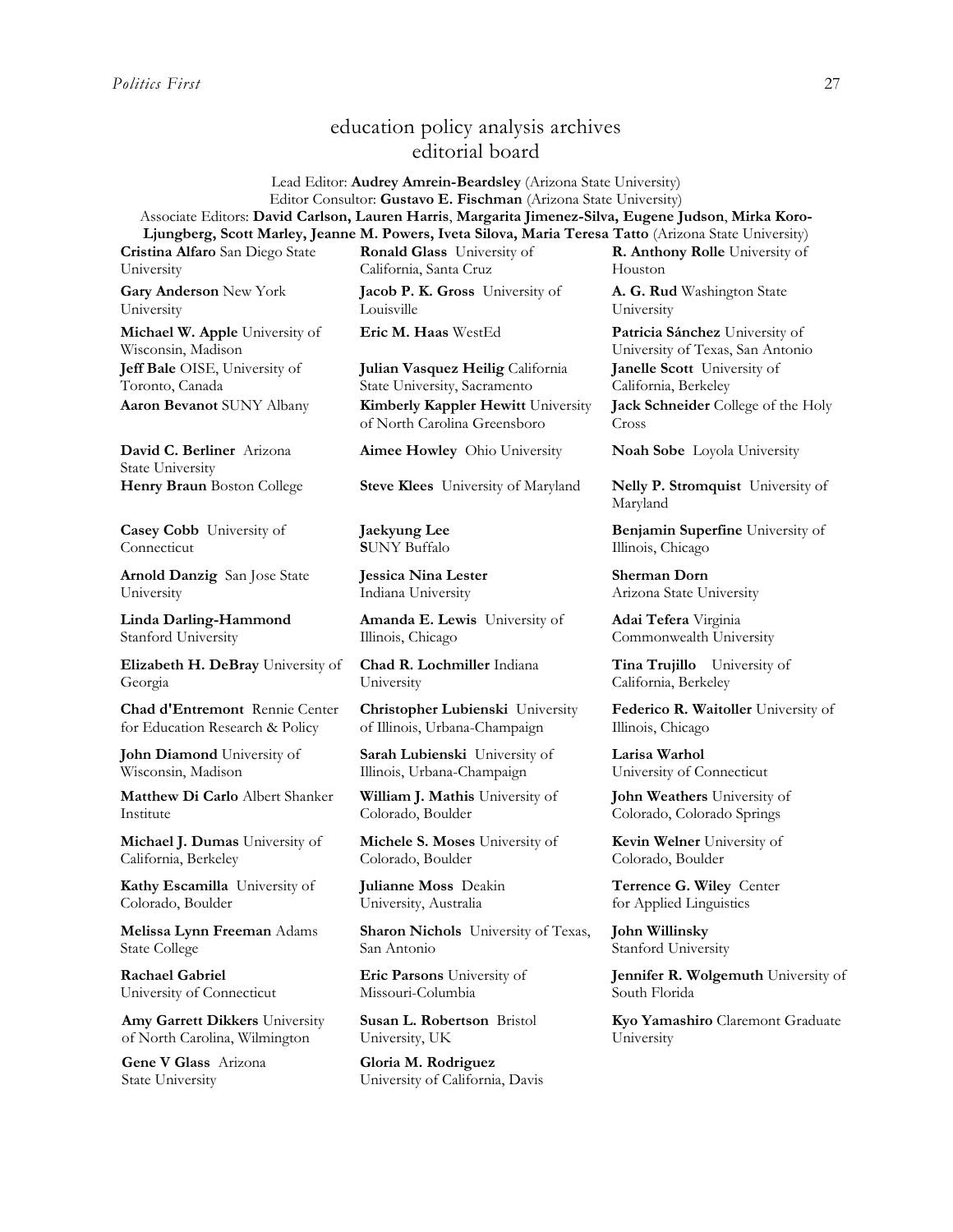# archivos analíticos de políticas educativas consejo editorial

Editor Consultor: **Gustavo E. Fischman** (Arizona State University) Editores Asociados: **Armando Alcántara Santuario** (Universidad Nacional Autónoma de México), **Jason Beech** (Universidad de San Andrés), **Ezequiel Gomez Caride** (Pontificia Universidad Católica Argentina), **Antonio Luzon** (Universidad de Granada)

**Claudio Almonacid** Universidad Metropolitana de Ciencias de la Educación, Chile **Miguel Ángel Arias Ortega**  Universidad Autónoma de la Ciudad de México **Xavier Besalú Costa**  Universitat de Girona, España

**[Xavier Bonal](javascript:openRTWindow() Sarro** Universidad Autónoma de Barcelona, España

**[Antonio Bolívar](javascript:openRTWindow() Boitia** Universidad de Granada, España

**[José Joaquín Brunner](javascript:openRTWindow()** Universidad Diego Portales, Chile

**[Damián Canales Sánchez](javascript:openRTWindow()** Instituto Nacional para la Evaluación de la Educación, México **Gabriela de la Cruz Flores** Universidad Nacional Autónoma de México

**[Marco Antonio Delgado Fuentes](javascript:openRTWindow()** Universidad Iberoamericana, México **[Inés Dussel](javascript:openRTWindow()**, DIE-CINVESTAV, México

**[Pedro Flores Crespo](javascript:openRTWindow()** Universidad Iberoamericana, México

**Ana María García de Fanelli**  Centro de Estudios de Estado y Sociedad (CEDES) CONICET, Argentina

**Juan Carlos González Faraco**  Universidad de Huelva, España

**María Clemente Linuesa**  Universidad de Salamanca, España

**Jaume Martínez Bonafé** Universitat de València, España

**Alejandro Márquez Jiménez**  Instituto de Investigaciones sobre la Universidad y la Educación, UNAM, México **María Guadalupe Olivier Tellez**, Universidad Pedagógica Nacional, México

**[Miguel Pereyra](javascript:openRTWindow()** Universidad de Granada, España

**[Mónica Pini](javascript:openRTWindow()** Universidad Nacional de San Martín, Argentina

**Omar Orlando Pulido Chaves** Instituto para la Investigación Educativa y el Desarrollo Pedagógico (IDEP) **[José Luis Ramírez](javascript:openRTWindow() Romero** Universidad Autónoma de Sonora, México **[Paula Razquin](javascript:openRTWindow()** Universidad de San Andrés, Argentina

**José Ignacio Rivas Flores** Universidad de Málaga, España **[Miriam Rodríguez Vargas](javascript:openRTWindow()** Universidad Autónoma de Tamaulipas, México **José Gregorio Rodríguez**  Universidad Nacional de Colombia, Colombia **[Mario Rueda Beltrán](javascript:openRTWindow()** Instituto de Investigaciones sobre la Universidad y la Educación, UNAM, México **José Luis San Fabián Maroto**  Universidad de Oviedo, España

**[Jurjo Torres Santomé](javascript:openRTWindow()**, Universidad de la Coruña, España

**[Yengny Marisol Silva Laya](javascript:openRTWindow()** Universidad Iberoamericana, México

**Ernesto Treviño Ronzón** Universidad Veracruzana, México

**[Ernesto Treviño](javascript:openRTWindow() Villarreal** Universidad Diego Portales Santiago, Chile

**[Antoni Verger Planells](javascript:openRTWindow()** Universidad Autónoma de Barcelona, España **[Catalina Wainerman](javascript:openRTWindow()** Universidad de San Andrés, Argentina **Juan Carlos Yáñez Velazco** Universidad de Colima, México